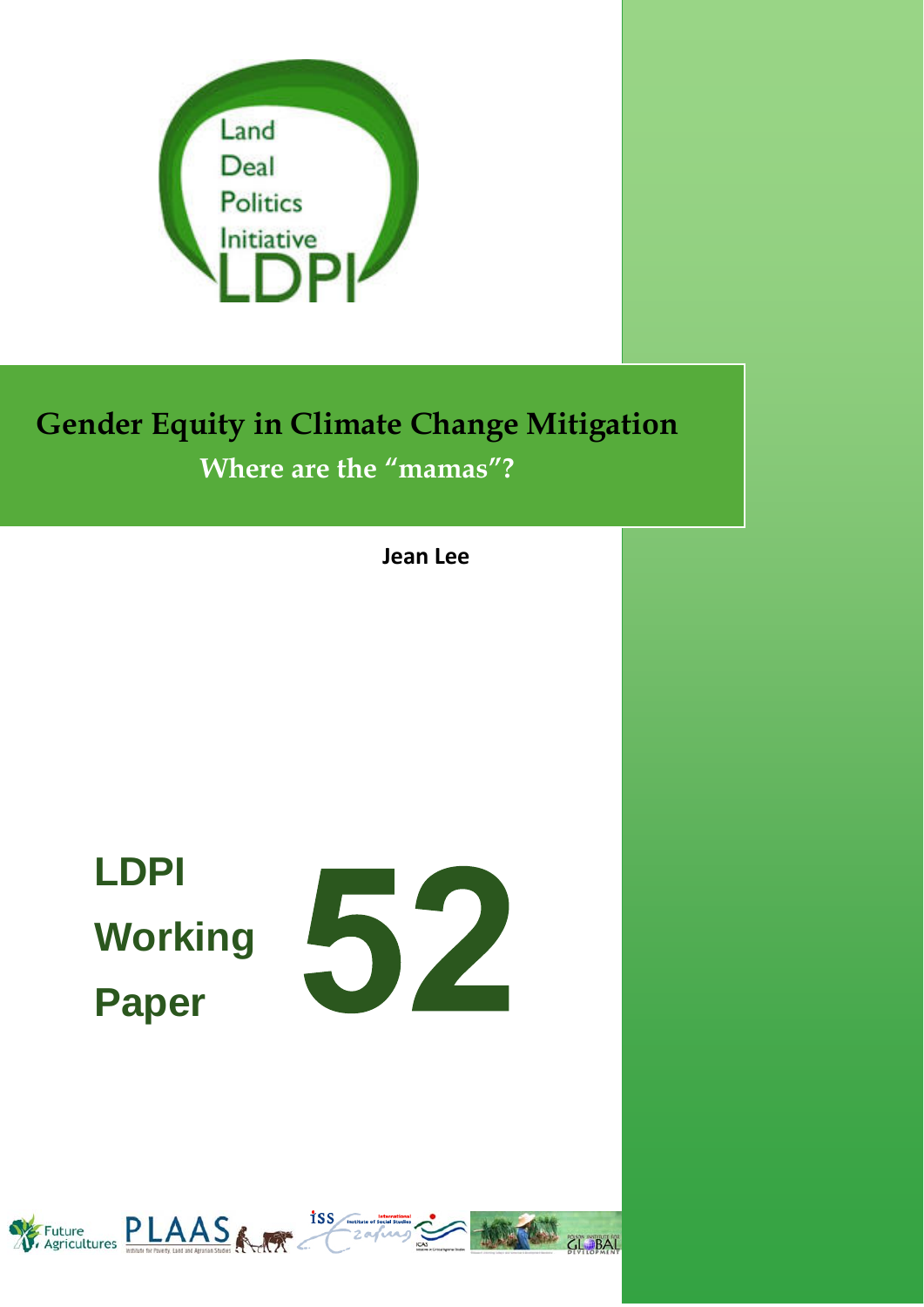# **Gender Equity in Climate Change Mitigation: Where are the "mamas"?**

*by* Jean Lee

*Published by:* **The Land Deal Politics Initiative** www.iss.nl/ldpi landpolitics@gmail.com *in collaboration with:*  **Institute for Development Studies (IDS)** University of Sussex Library Road Brighton, BN1 9RE United Kingdom *Tel: +44 1273 606261 Fax: +44 1273 621202 E-mail: ids@ids.ac.uk Website: www.ids.ac.uk*  **Initiatives in Critical Agrarian Studies (ICAS) International Institute of Social Studies (ISS)** P.O. Box 29776 2502 LT The Hague The Netherlands *Tel: +31 70 426 0664 Fax: +31 70 426 0799 E-mail: iss.icas@gmail.com Website: www.iss.nl/icas* **The Institute for Poverty, Land and Agrarian Studies (PLAAS)** School of Government, Faculty of Economic and Management Sciences University of the Western Cape, Private Bag X17 Bellville 7535, Cape Town South Africa *Tel: +27 21 959 3733 Fax: +27 21 959 3732 E-mail: info@plaas.org.za Website: www.plaas.org.za*  **The Polson Institute for Global Development** Department of Development Sociology Cornell University 133 Warren Hall Ithaca NY 14853

United States of America<br>Tel: +1 607 255-3163 Fax: +1 607 254-2896

*Tel: +1 607 255-3163 Fax: +1 607 254-2896 E-mail: ta12@cornell.edu Website: polson.cals.cornell.edu* 

©October 2013 *All rights reserved. No part of this publication may be reproduced or transmitted in any form or by any means without prior permission from the publisher and the author.*

*Published with support from the UK Department for International Development (DfID), Atlantic Philanthropies, Inter‐Church Organization for Development Cooperation (ICCO), Ford Foundation and Miserior.*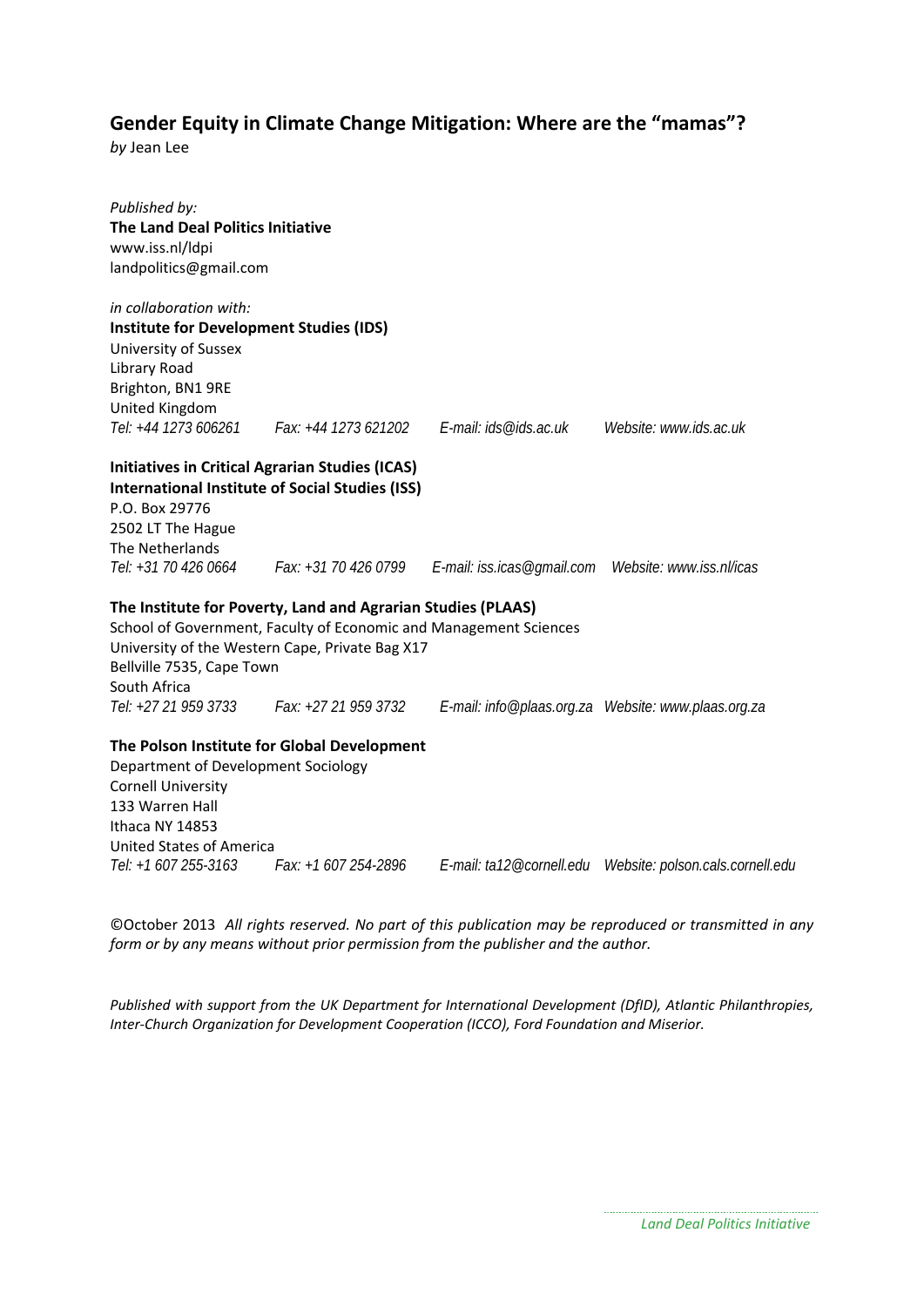# Abstract

Agricultural soil carbon projects that explicitly seek to promote sustainable agricultural land management practices (SALM) are quickly gaining attention worldwide for their promise to deliver the "triple‐win": adaptation, food security, and mitigation. However, as the recent scholarship on green‐grabbing suggests, a closer examination of how these projects affect local communities, in particular women who do not have secure land tenure, is necessary. I used the Kenya Agricultural Carbon Project (KACP) as a case study to understand the implications of gender equity on land grabbing. With respect to access, women had less access because they did not have the same level of influence in decision‐making as men. On the project level, both men and women had little influence in establishing project requirements and potential benefits, as these were decided upon prior to farmer recruitment. Regarding outcomes, women tended to participate in more project activities, and would in return reap more non‐monetary benefits than men. However, the cost of these benefits was non‐trivial: women also spent more time on the farm due to the substantial time and effort required to implement SALM practices. While currently the KACP project has not resulted in land grabbing, this is most likely due to the type of practices the project promoted. However, agricultural carbon projects in the future will need to be cautious of how promoted practices may change dynamics in the household and possibly strengthen men's control over land, especially if men start viewing the land as productive and if the carbon income is substantial.

**Keywords:** equity, gender, climate change mitigation, agricultural soil carbon projects, Kenya, green‐ grabbing.

# About the Author

**Jean Lee** is a PhD candidate in the Rubenstein School of Natural Resources and the Gund Institute of Ecological Economics at the University of Vermont. She holds a Masters of Environmental Management from Duke University and a Bachelor of Arts from Columbia University. She conducts transdisciplinary research on smallholder agricultural carbon finance projects in east Africa. Her research interests include sustainable livelihoods, participatory action research, institutional arrangements, gender, and multi‐scale equity and justice.

# Acknowledgements

This research was made possible by the Land Deal Politics Initiative. Additional support was made possible by the Climate Change, Agriculture, and Food Security, University of Vermont's Gund Institute of Ecological Economics, and Women Organizing for Change in Agriculture and Natural Resource Management. I would like to thank Esteve Corbera, Lini Wollenberg, Ian Scoones, and Jun Borras for their comments and support on this paper. I thank the farmers who so patiently and graciously spent their time with me and shared their experiences.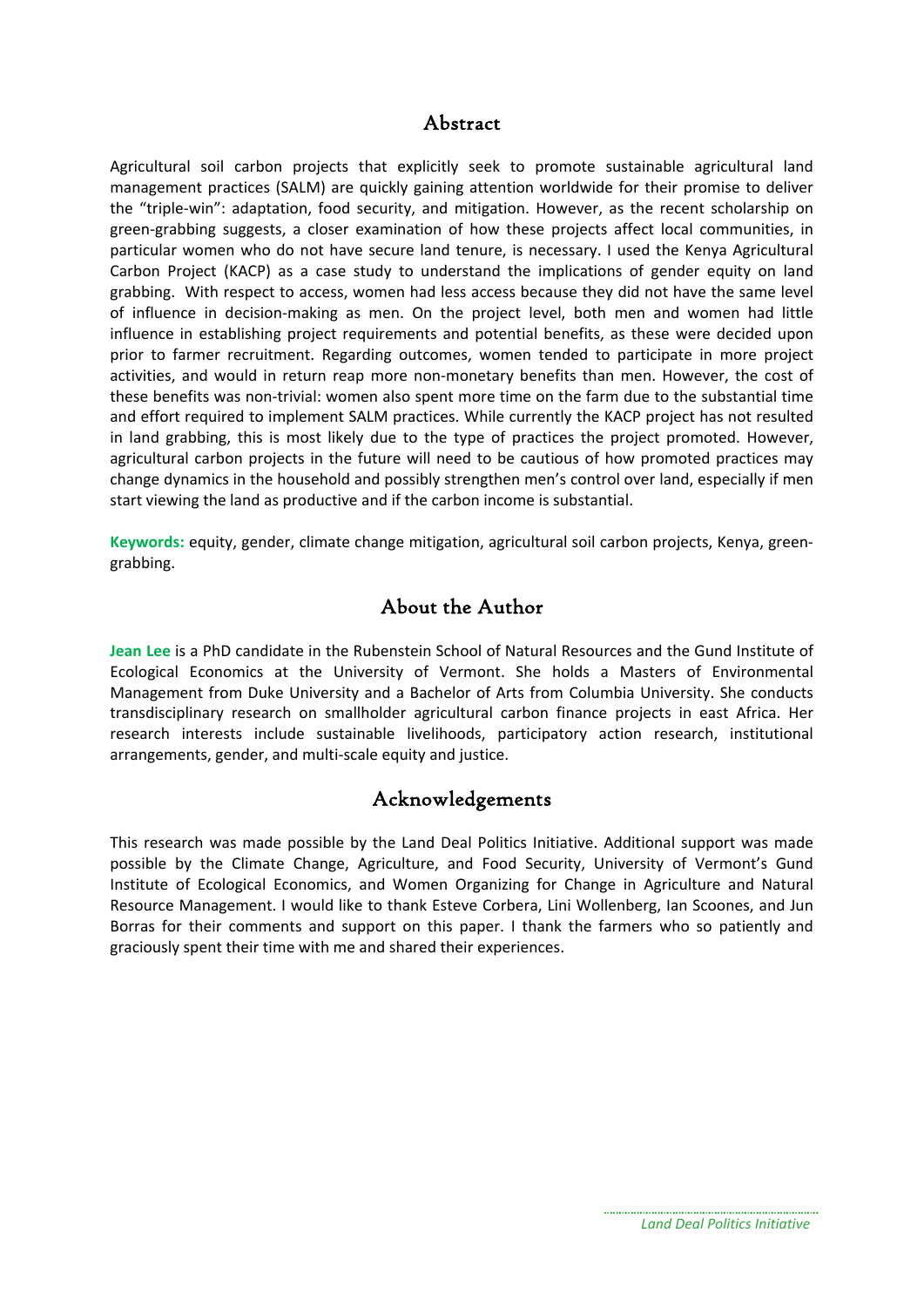# Table of Contents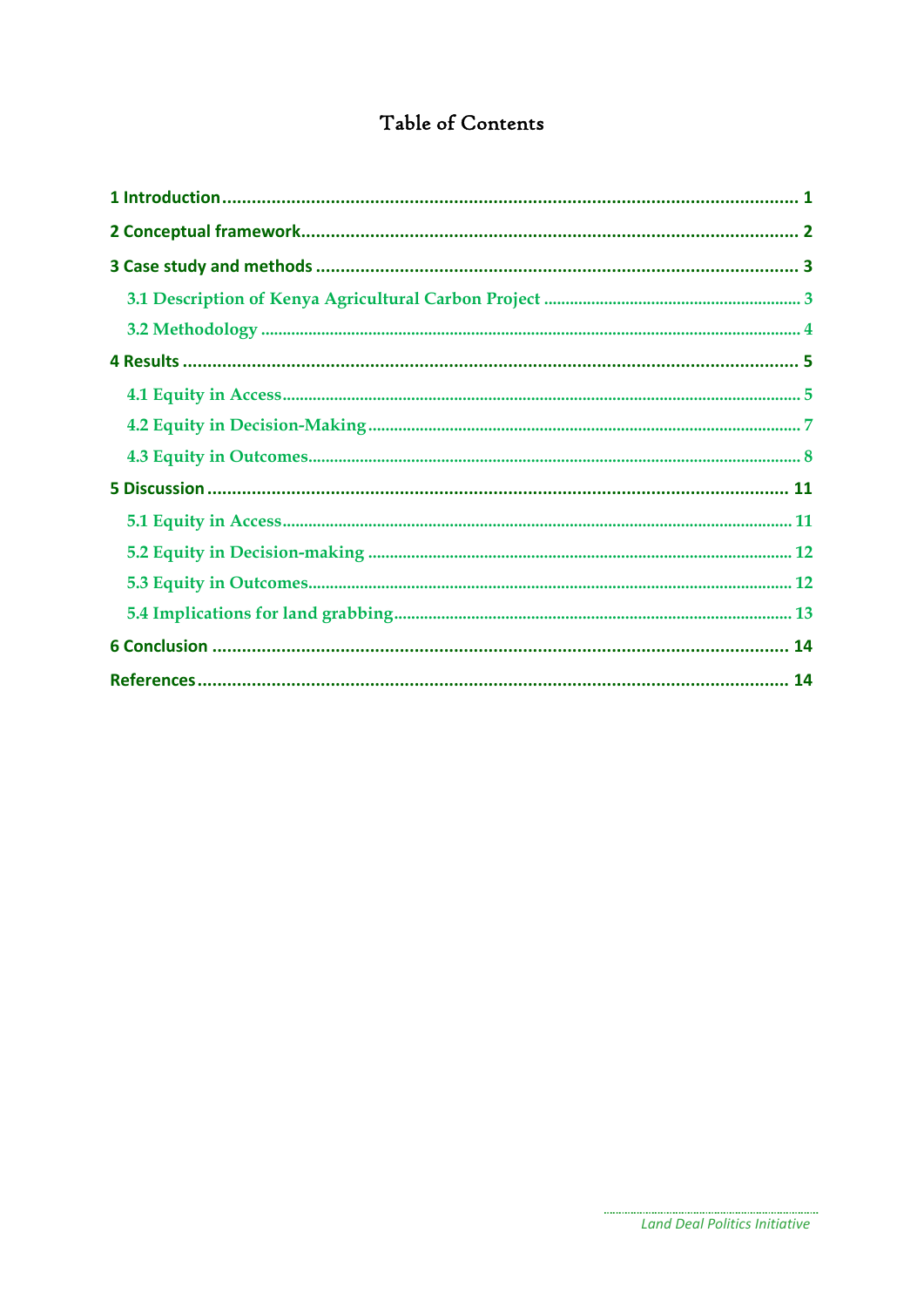### **1 Introduction**

Discourse on global land grabbing has focused largely on large-scale land acquisitions by more powerful countries for food security purposes, oil palm plantations, and mining, to name a few. Local communities are often adversely affected by these land grabs. They are dispossessed of their land and excluded from benefits. More recently, "green-grabbing", land grabbing for "green" purposes such as environmental conservation, has also received much attention from scholars and practitioners (Fairhead:2012). For example, if large tracts of "pristine forests" can conserve biodiversity, palm oil plantations for biodiesel will result in cleaner emissions, and large‐scale afforestation projects will sequester carbon dioxide and contribute to climate change mitigation.

Scholarship on green grabbing in land‐based climate mitigation projects have focused on large‐scale land acquisitions for afforestation/reforestation and their effects on the local community. However, many smaller‐scale land‐based mitigation projects also risk dispossessing local communities of their land, particularly those already marginalized. The majority of smaller-scale projects encourage treeplanting practices on individual farms. While these projects may not entail large land deals negotiated between international and national governments, the likelihood of smaller land deals among project developers and the local elite exist, strengthening the power and influence of farmers that already have more land.

In addition, entrenched gender norms in the community shape women's participation in the project and their ability to reap benefits, especially if projects are focused on tree planting. A review of recent agroforestry and carbon forestry literature through a gender equity lens revealed multiple examples of inequities in agricultural mitigation projects. In agroforestry projects in the Dominican Republic and Bolivia, women who were interested in participating could not because they did not have secure land tenure (Boyd, 2002; Fortmann et al., 1997; Nelson and de Jong, 2003; Rocheleau and Edmunds, 1997). Women had little voice in meetings because of poor attendance (competing commitments) or oppression due to local power dynamics (De Jager, 2005; Boyd, 2002; Agarwal, 2001; Rochleau et al., 1996). Timber selection for carbon forestry projects tended to be biased towards high-revenue timber species instead of fruit trees or firewood, which researchers argue is the result of a male-dominated leadership structure (Boyd, 2002; Corbera, Brown, et al., 2007). In addition, projects often strengthened men's rights or access to resources, but impeded the usufruct rights of or benefits available to women (Smith and Scherr, 2002; Schroeder, 1993; Asquith et al., 2002; Wangari et al., 1996; Greig‐Gran et al., 2006; Rocheleau and Edmunds, 1997). For example, in Gambia, developers encouraged men to take advantage of the irrigation systems women had set up for their gardens; these actions were interpreted as exploitative of women (Schroeder, 1993).

While past forestry projects have excluded women, agricultural carbon projects might not. A key difference between agricultural carbon projects and past carbon forestry projects is the inclusion of sustainable land management practices in project design. SALM practices offer a suite of on‐farm practices and do not focus on tree planting. However, existing gender norms of women bearing the brunt of farming yet lacking legal land ownership, combined with the monetary benefits resulting from carbon income, suggest that closer examination of whether or not agricultural carbon projects result in localized land grabbing is still necessary. This is especially important in sub‐Saharan Africa, where many women do not have rights to land even though they represent 80% of on-farm labor. Thus, examining climate mitigation projects through a gender equity lens is critical to understanding how projects can avoid exacerbating existing inequities between men and women or introducing new ones that shift men and women's relationship to each other and to the land.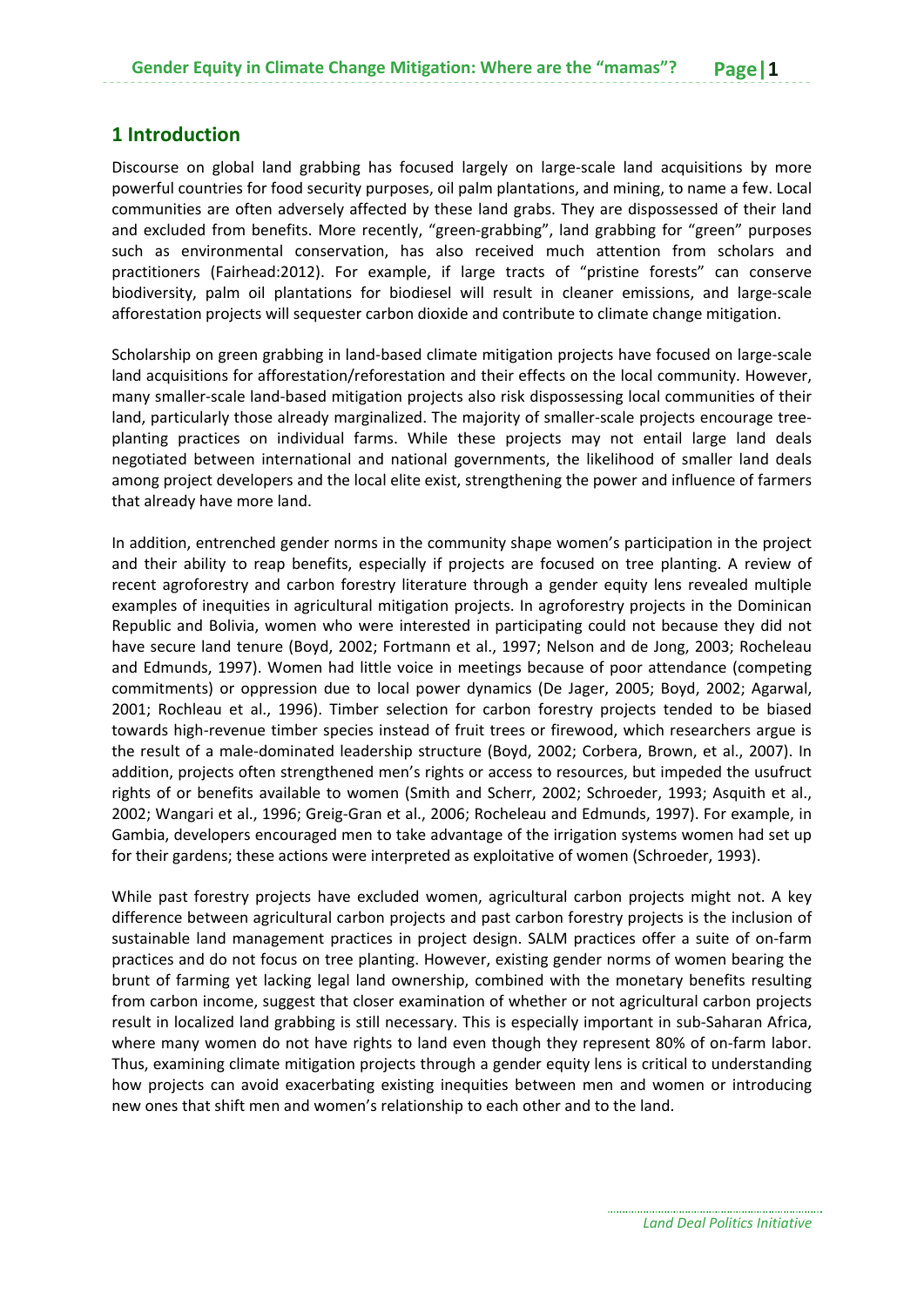# **2 Conceptual framework**

Looking at projects through a gender equity lens means identifying where inequities could occur, why they do, and how project developers and implementing agencies can address these inequities to decrease the likelihood of localized land grabs. Amartya Sen defines equity as "equal consideration for all" (Sen, 1992), and understanding equity will require understanding individuals' wealth and capabilities (McDermott et al., 2012). This interpretation of equity and the understanding that gender is socially determined can then be applied to the existing institutional framework to understand what factors mediate access, decision-making, and outcomes for men and for women.

I used Brown and Corbera's framework to analyze the equity implications of climate mitigation projects (Brown and Corbera, 2003). The goal is to examine the development implications of an agricultural carbon mitigation project in Kenya, focusing on whether women are able to engage with the project and the benefits they receive. Drawing on institutional and justice theory, Brown and Corbera propose a three‐tiered framework: equity in access, equity in decision‐making, and equity in outcomes. Table 1 summarizes gender equity themes from past agroforestry and carbon forestry projects that are relevant to equity in access, decision-making, and outcomes.

| <b>Access</b>    | Eligibility requirements (e.g. land ownership) tend to exclude women                                                 |  |  |  |  |  |
|------------------|----------------------------------------------------------------------------------------------------------------------|--|--|--|--|--|
|                  | Participation requires activities that are not allowed by cultural norms (e.g.<br>women do not plant timber species) |  |  |  |  |  |
|                  | Household duties limit employment possibilities and attendance at trainings                                          |  |  |  |  |  |
|                  | Uncertain access to trees                                                                                            |  |  |  |  |  |
| <b>Decision-</b> | Women are not comfortable talking at formal meetings                                                                 |  |  |  |  |  |
| making           | Women's opinions often not incorporated or addressed                                                                 |  |  |  |  |  |
| <b>Outcomes</b>  | Benefits: diversity in tree species (fruit and firewood)                                                             |  |  |  |  |  |
|                  | <b>Negative Impacts:</b>                                                                                             |  |  |  |  |  |
|                  | Reinforce men's control over land<br>$\Omega$                                                                        |  |  |  |  |  |
|                  | Exploitative of women's labor<br>$\circ$                                                                             |  |  |  |  |  |

**Table 1. Themes from past projects on equity in access, decision‐making, and outcomes**

Ribot and Peulso defined access as "the ability to benefit from things" (Ribot and Peluso, 2003), and Brown and Corbera define equity in access as people's "access to information, knowledge, and networks, as well as access to land and forest resources." (Brown and Corbera, 2003b). For example, if a project advertises through the radio or newspapers, those that do not have a radio or are illiterate will have limited knowledge of the project. Projects that require tenure security or high upfront costs will exclude poorer populations.

Equity in decision‐making pertains to stakeholders' voice in project design and implementation (Corbera, Brown, et al., 2007; FAO, 2009; Corbera, Kosoy, et al., 2007). Projects often do not involve local communities in project initiation and design, which results in oversight of community needs. In addition, decision‐making privileges are often held by a few key actors (often the project broker and intermediary or the local elite) (Nelson and de Jong, 2003; Corbera, Kosoy, et al., 2007).

Equity in outcomes addresses the distribution of costs and benefits, as viewed by the recipients and stakeholders (Boyd, 2002; Verchot et al., 2006; Corbera, Brown, et al., 2007; Corbera, Kosoy, et al., 2007; Van Noordwijk et al., 2007). Equity in outcomes is often directly linked to equity in access and decision‐making (Smith and Scherr, 2002; Brown and Corbera, 2003a; Asquith et al., 2002; McDermott et al., 2012; Greig‐Gran et al., 2006; Corbera, Kosoy, et al., 2007). Analysis of outcomes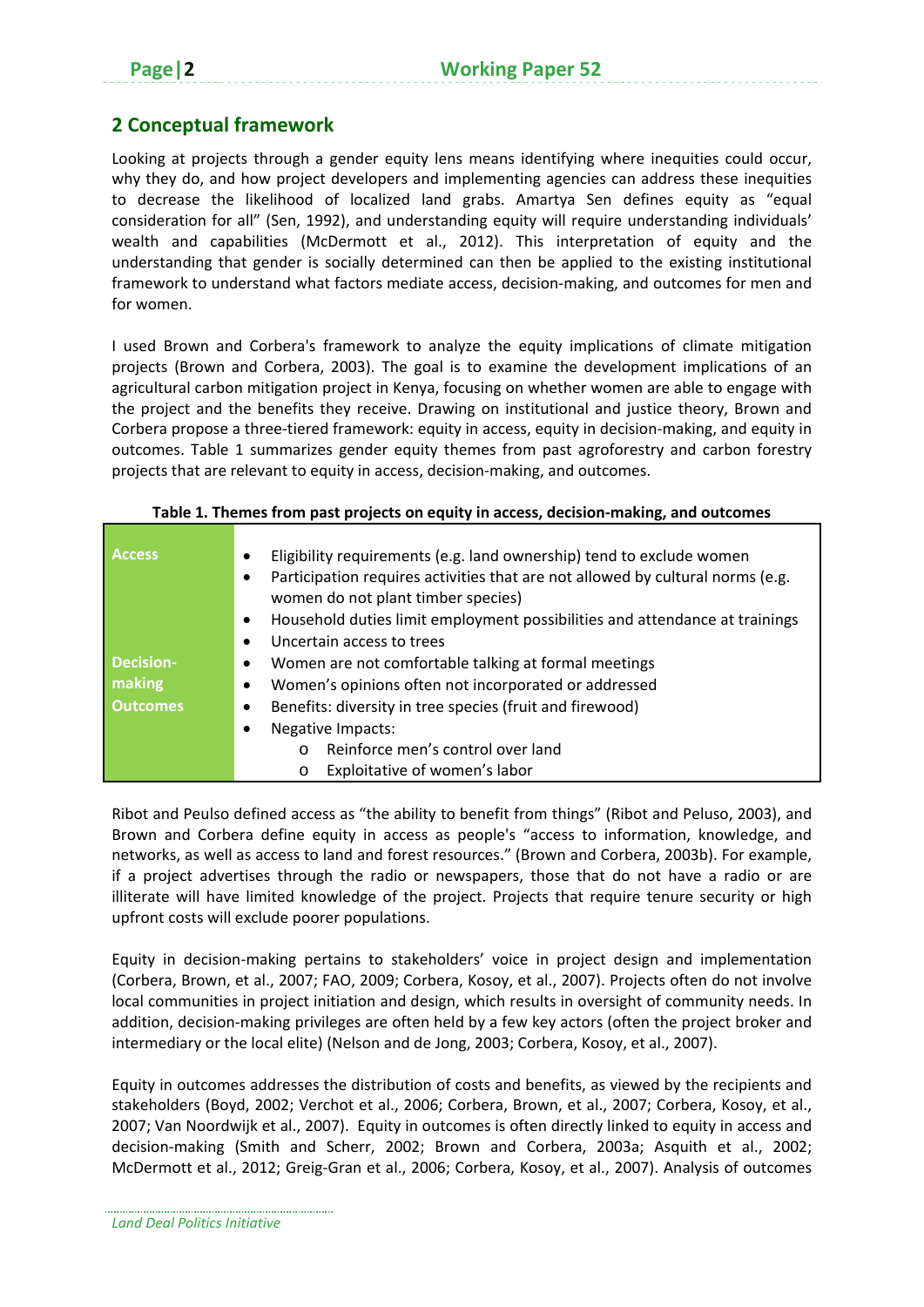traditionally has had a heavy focus on economic costs and benefits for the communities, as project design is often chosen to maximize efficiency and effectiveness (Corbera, Kosoy, et al., 2007; Locatelli et al., 2008; Börner et al., 2010; Milder et al., 2010; Visseren‐Hamakers et al., 2012; Pagiola, 2008). However, non‐monetary benefits will also need to be captured when studying equity in outcomes, particularly when understanding equity implications for women (who in many countries do not handle formal monetary transactions). Table 2 identifies a set of variables and indicators examined to understand and evaluate equity.

| <b>Equity</b><br><b>Dimensions</b> | <b>Guiding Research</b><br><b>Questions</b>                                                 | <b>Analytic variables to</b><br>understand equity dimensions                                                                                   | <b>Indicators to evaluate</b><br>equity implications                                                                                                                          |
|------------------------------------|---------------------------------------------------------------------------------------------|------------------------------------------------------------------------------------------------------------------------------------------------|-------------------------------------------------------------------------------------------------------------------------------------------------------------------------------|
| <b>Access</b>                      | • Where did farmers<br>learn about the<br>project?<br>What are the barriers<br>to adoption? | • Source of knowledge about<br>project<br>• Assets that prevent adoption                                                                       | • Multiple venues for<br>dissemination of<br>information exist<br>• Limiting assets<br>addressed                                                                              |
| Decision-<br>making                | • What project- related<br>decisions do farmers<br>make related to the<br>project?          | • Input on project management<br>• Choice of farm practices<br>• Type of benefits desired                                                      | • Project input<br>allowed<br>• Diverse practices<br>promoted<br>• Desired benefits<br>incorporated<br>• Women's opinions<br>and desires<br>recognized and<br>acted upon      |
| <b>Outcomes</b>                    | • What are outcomes<br>of the project?                                                      | • Current benefits of the<br>project (monetary and non-<br>monetary)<br>• Projected benefits of the<br>project (monetary and non-<br>monetary) | • Benefits delivered<br>to both men and<br>women<br>• Benefits contributed<br>to sustainable<br>livelihoods<br>• Benefits crafted to<br>be sensitive to<br>differential needs |

#### **Table 2. Equity dimensions and key research questions examined**

# **3 Case study and methods**

## *3.1 Description of Kenya Agricultural Carbon Project*

Kenya's Agricultural Carbon Project (KACP) is the first agricultural carbon project worldwide. Thus, this project can serve as a good test case for understanding gender equity and land grabbing in such projects. Established in January 2009, the carbon project area covered 86,000 ha of agricultural land in Kisumu and Kitale counties. Agriculture is the primary economic base in Western Kenya, and there is growing pressure on the land due to the increase in population growth and the high population density (150-350 people/km<sup>2</sup>). The average size of farms in the area is 0.6ha; while most farmers do not have official land titles, land tenure is secure and usually unquestioned. The primary crops are maize and beans, supplemented with vegetables and other subsistence crops such as ground nuts, cassava, and sugarcane.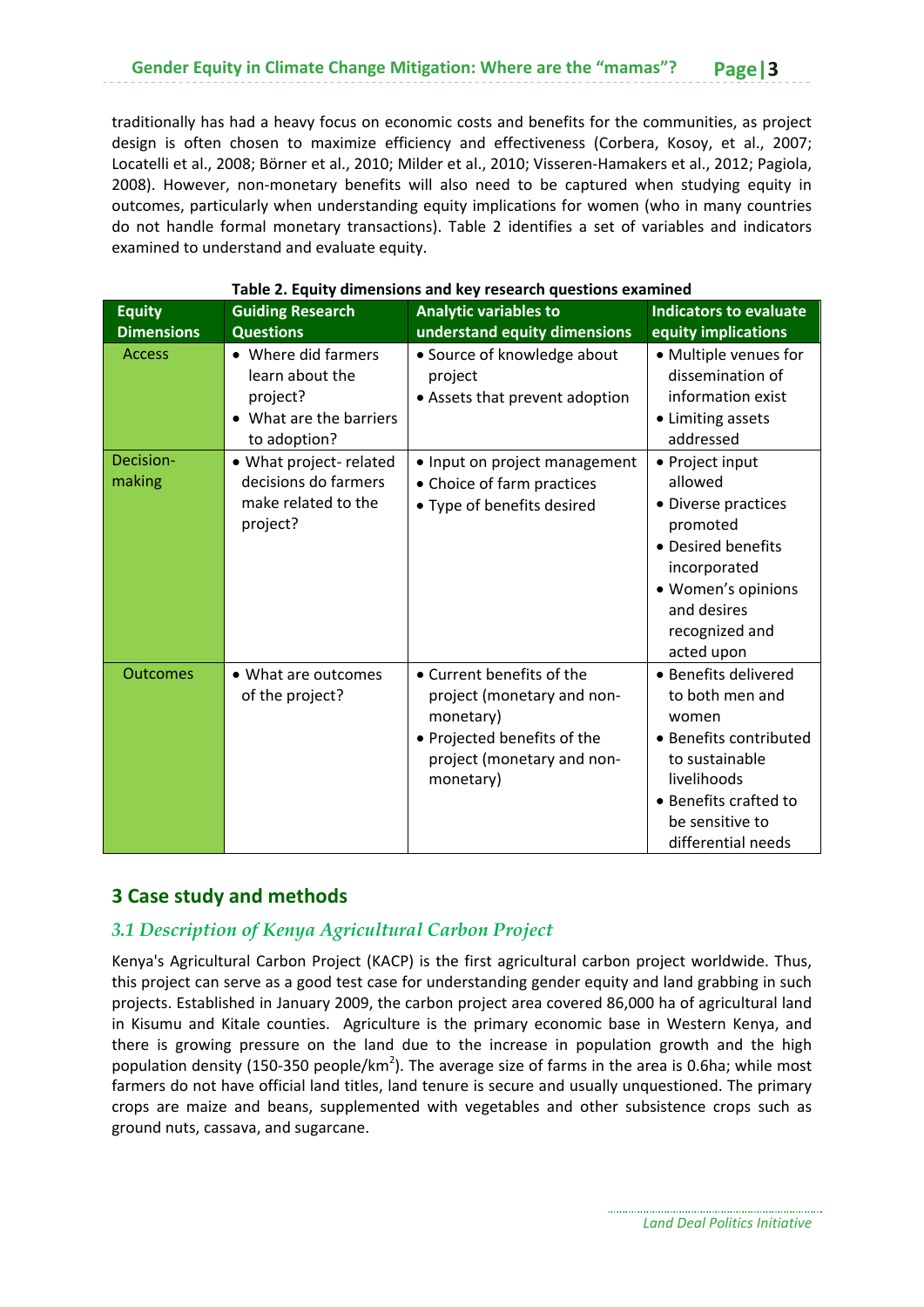The World Bank BioCarbon Fund identified the project area as a suitable candidate for piloting an agricultural carbon project. The area suffered from soil fertility depletion from farming activities such as mono‐cropping and over‐cultivation. (Kenya Agricultural Carbon Project: Environmental and Social Assessment 2010). The World Bank's interest in this area was multifold: successful carbon sequestration would also increase soil fertility, consequently contributing to smallholder food security. Vi-Agroforestry, a Swedish based NGO, implemented the KACP project and served as the project developer and carbon broker. At the end of six years, the project will have recruited 64,800 households to adopt sustainable agricultural land management practices, resulting in 1.2 millon tonnes CO<sub>2</sub>e sequestered over the next 20 years (estimated soil carbon sequestration rate of 1.4 tonnes of CO2e ha<sup>-1</sup> year<sup>-1</sup>). At project inception, 4USD/tCO<sub>2</sub>e was the expected price of carbon. The projected total number of carbon credits generated for sale is projected to be 494,549 tons (including the 60% non‐permanence buffer).

The KCAP project is registered with the Voluntary Carbon Standard, and an Emissions Reductions Purchase Agreement was signed in November of 2010. The World Bank Biocarbon Fund has committed to buying 350,000 credits a year for 9 years. The pilot project now uses the "Adoption of Sustainable Agricultural Land Management by Landholders and Farmers" methodology (VCS VM0017). Farmers track their adoption of SALM practices, and emission reductions are measured by quantifying belowground carbon sequestration through the Roth C method and above ground carbon sequestration through approved AR methodologies.

Farmers able to sequester at least 0.5 metric tons of  $CO<sub>2</sub>e$  per year were eligible to participate in the project. At time of study, KACP reported that 20,000 farmers had been recruited; most had started implementing SALM practices (though KACP does not have the exact numbers recorded). The first payment was initially scheduled for 2012, but payments have been delayed indefinitely due to problems with verification of sequestered carbon. Eventual payment will be determined by total carbon sequestered, and distribution and investment of the amount will be determined by the community groups contracted with Vi‐Agroforestry. .

# *3.2 Methodology*

The fieldwork was conducted over 9 months in Kenya during 2012. I held 18 focus groups and 30 semi-structured interviews with farmers. Not all focus groups and semi-structured interviews addressed all equity dimensions due to limitations on time. Focus groups and semi-structured interviews were drawn from members of the communities where KACP was involved. The goal of the focus groups was to identify key areas to explore in subsequent semi-structured interviews. I conducted focus groups and interviews with two groups of farmers: (1) men and women of different socioeconomic classes who had adopted different SALM practices and (2) female farmers who had been unable to adopt practices. After the initial interviews, I held additional focus groups to further explore themes that had emerged from the semi‐structured interviews. Participants for the final focus groups were chosen by KACP staff based on the following criteria: 1) early adopters and late adopters of SALM practices 2) farmers from different socio‐economic classes 3) households where the head of household (usually the male) does not live in the area.

Holding gender‐separated focus groups allowed men and women to speak freely about the elements that affected their adoption (or non‐adoption) of practices and the results from their adoption of practices.

In addition to speaking with farmers, I also conducted 26 semi-structured interviews with the KACP staff and extension agents to capture their perspectives on gender barriers. Their insights also provided a broader picture of the project's target areas and the cultural reasons behind some of the barriers. I also attended the KACP‐sponsored farmer trainings, meetings, and workshops to probe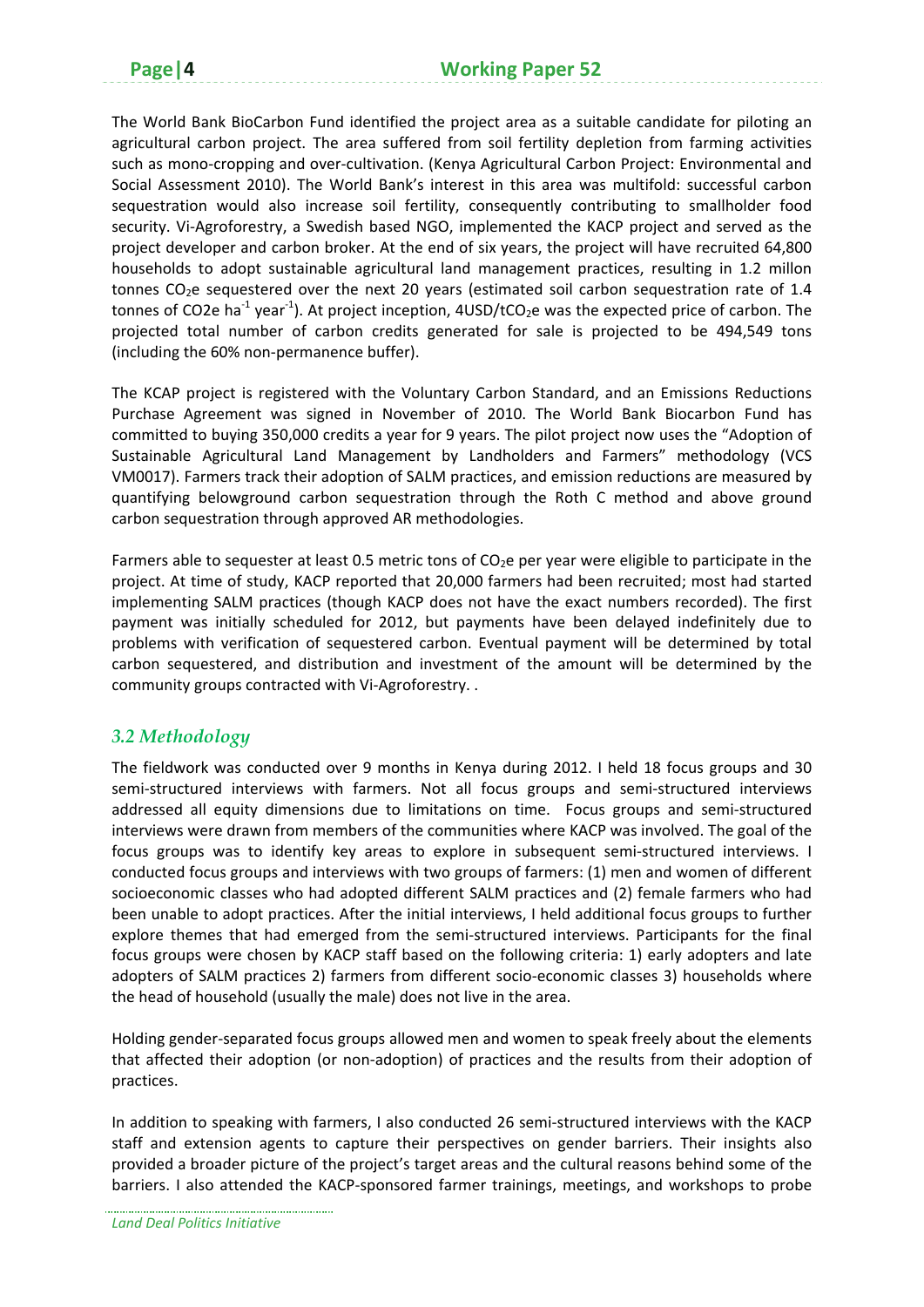social factors that could affect equity. Themes emerging from focus groups and interviews with both staff and farmers were manually coded in HyperRESEARCH.

| <b>Gender composition</b> | Number<br>groups<br>second round) | of.<br>(first) |  | focus Number of<br>and structured interviews |  | semi- | <b>Number</b><br>interviews | of | staff |
|---------------------------|-----------------------------------|----------------|--|----------------------------------------------|--|-------|-----------------------------|----|-------|
| <b>Women and men</b>      | $12*$                             |                |  | N/A                                          |  |       | N/A                         |    |       |
| <b>Women only</b>         |                                   |                |  | 15                                           |  |       | N/A                         |    |       |
| Men only                  |                                   |                |  | 15                                           |  |       | N/A                         |    |       |
| Total                     | 18                                |                |  | 30                                           |  |       | 26                          |    |       |

#### **Table 3. Demographic breakdowns of farmers and staff interviewed**

\* In five of the 18 focus groups two or fewer men were present.

Aside from interviewing parties involved with KACP, I examined Vi‐Agroforestry and World Bank documents to understand project design and implementation. I was interested in seeing whether the requirements and outcomes of the project paid specific attention to women's constraints and needs. The complementary methods from multiple data sources allowed for the triangulation necessary to ensure internal validity and provided a more complete picture of the equity implications of climate mitigation projects.

## **4 Results**

#### *4.1 Equity in Access*

This section examines equity in access by studying: (1) how farmers came to know about the project and (2) the barriers to adoption that men and women experienced resulting from limited resources. How farmers came to know about the project was primarily influenced by the social spaces they occupied. Men tended to be more involved in public spheres, especially marketplaces. Women tended to stay in private spheres, remaining on their farms to attend to domestic duties. Methods of dissemination of project information varied by the venue and was strongly influenced by communication within farmer networks. Chart 1 highlights the source of knowledge for men and women.

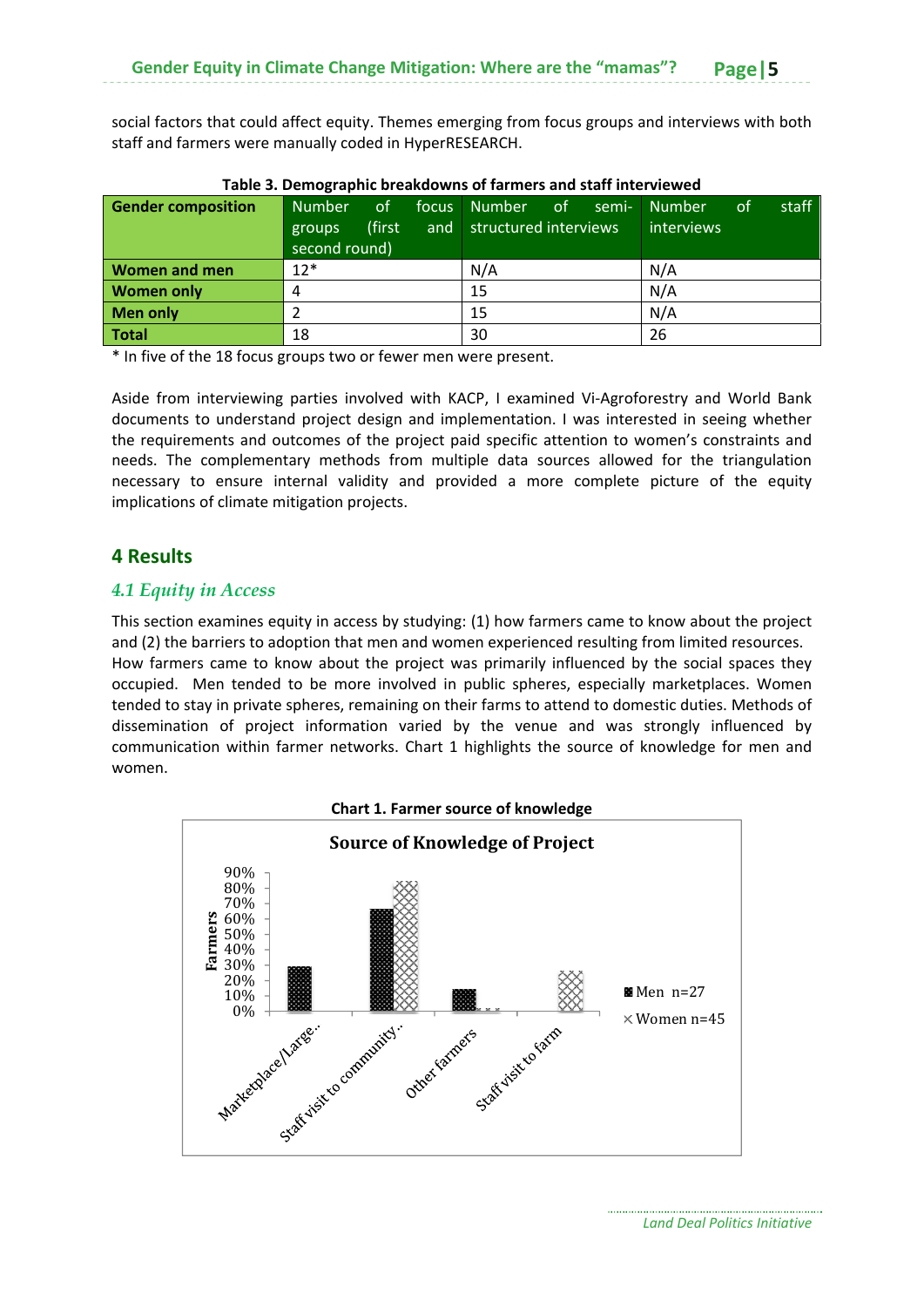Women learned about the project almost exclusively from KACP field officers visits, whether to their farms or to farmer community groups. Contrastingly, men learned about the project through social interactions, which were divided between marketplace bazaars (gatherings), communication with other farmers, and staff visits to farmer community groups (Chart 1). Of the men surveyed, none learned of the project from staff visits to their farms. This could be because men are rarely on the farm, but perhaps also because field staff intentionally sought out women during visits because of their role as the primary farmers in the area. In addition, staff said women were generally more open to new ways to improve farming, and men were unwilling to adopt new practices until they saw positive results. KACP staff found it was more effective to work with women to encourage adoption of practices. Many men surveyed said they learned about the project through other farmers; while women may have also learned about the project from other farmers, it is possible that women found the staff visits more useful or refreshingly different from the cultural norm. Chart 2 summarizes the data on the main barriers to adoption.



**Chart 2. Limiting factors for adoption**

While both men and women cited lack of land, labor, or money as reasons they did not adopt SALM practices, their reasoning behind the barriers differed. Men argued that limited land areas restricted their ability to adopt SALM practices; however, many staff said that this was an excuse to delay adoption practices until they saw evidence of efficacy. Contrastingly, when women discussed land as a barrier, they were talking about a lack of *control* over the land – their lack of authority to make decisions. Even though the most recent constitution passed in 2010 stipulates that women can own land, most women in Kenya still do not own land or have control over decisions on the farm, despite being the primary laborers. Some women were able to adopt SALM practices if their husbands gave them a parcel so they could "be free and decide" (to use the words of a female farmer) which practices they wanted to adopt. More commonly, women had to ask men for permission before they could implement practices on the farm. One woman in Kisumu noted, "our land is in the name of the husband. If he dies, the brother takes over the land and says that he owns it." Another, "we are sometimes scared to ask the men."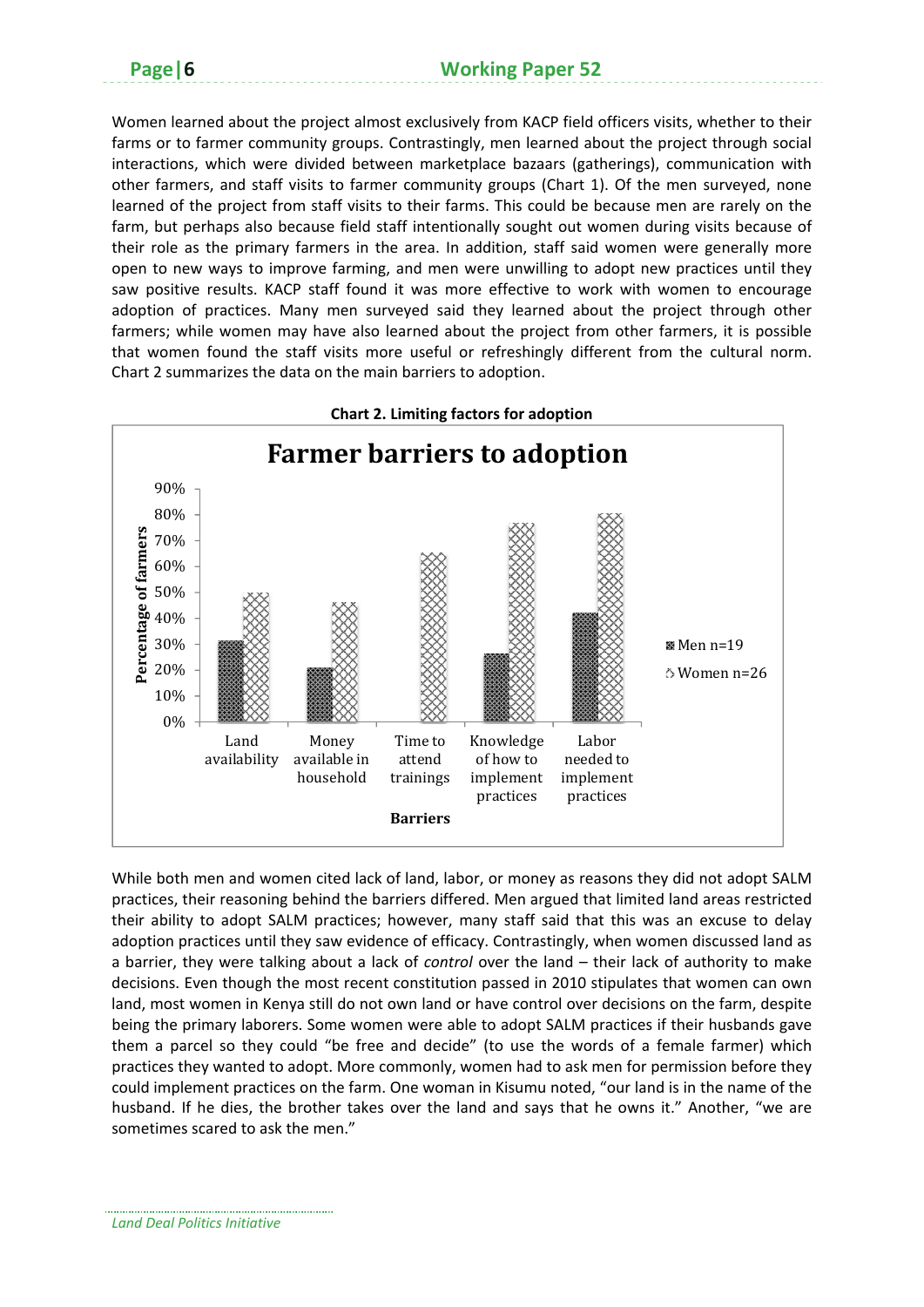Fifty percent of women surveyed cited time as a barrier to adoption, whereas none of the men thought time was a limiting resource. This is likely due to the division of labor on the farm: women did more on‐farm management activities and had a better grasp of how much time would be needed to implement and maintain practices. Women's additional perception that time is a barrier suggests that men do not fully understand the time required to upkeep SALM practices because they are not involved with the day‐to‐day operation of the farm.

The gender division of labor on farms is pronounced: women are typically responsible for activities such as weeding, planting, and watering; men are usually responsible for the larger tasks like initial plowing. Men perceived that they do the "heavy work" on the farm; this translates over to their perception of barriers to implementation of SALM practices. For example, men were concerned about the additional labor needed to dig compost holes or terraces—both practices that are labor intensive. Some characteristic comments from farmers regarding the labor barrier to SALM practice implementation include "labor can cause some financial obstacles" (man in Kitale) and "we want to, but we have no help" (woman in Kisumu), and "older mamas [women] do not have a lot of strength" (woman in Kitale).

In addition to knowledge of KACP projects, technical knowledge of *how* to adopt practices is also important for the eventual and continued adoption of practices. Both men and women learn the skills necessary to adopt SALM practices through trainings KACP staff conduct with community groups. Even with these trainings, some men and women said they did not adopt more practices on the farm because they lacked the knowledge of how to implement practices. Characteristic comments included: "technology keeps changing, it is difficult to keep up" (male farmer in Kisumu) and "we do not always know how to do something this or something that " (women farmer in Kitale referring to SALM practices). Group trainings do not address the specific needs of individuals, and farmers who had tried and failed often became disheartened. There is a big push for KACP field officers to visit individual farms; this helps farmers customize practices for their farm's specific needs, and reaches out to women who do not have time to attend trainings because of responsibilities at home.

## *4.2 Equity in Decision-Making*

This section examines equity in decision‐making by assessing the following:

- decisions that farmers make with regards to project related activities,
- decision-making in project management, and
- decision and action correlation.

Neither men nor women were included in any strategic planning sessions on project design (e.g. contract terms, benefit distribution). This was because the World Bank BioCarbon Fund had already decided to start a pilot project using a specific carbon calculation strategy (VCS VM0017) and a specific project developer (Vi‐Agroforestry).

Community members (regardless of gender) did not take part in management decisions such as how the project should be implemented and what benefits they should receive. However, on the ground level, KACP staff were cognizant to involve women and men in practice adoption decisions. In contrast to carbon forestry projects, this VCS methodology possesses a great diversity of practices, giving households relatively more freedom to decide what practices to adopt.

While households did have the freedom to decide on practices, women did not experience the same freedom as men. Men made the "larger decisions" (farmer's words) on the farm. This includes outwardly visible changes to the farm, such as crop selection and terracing structures. Similar to the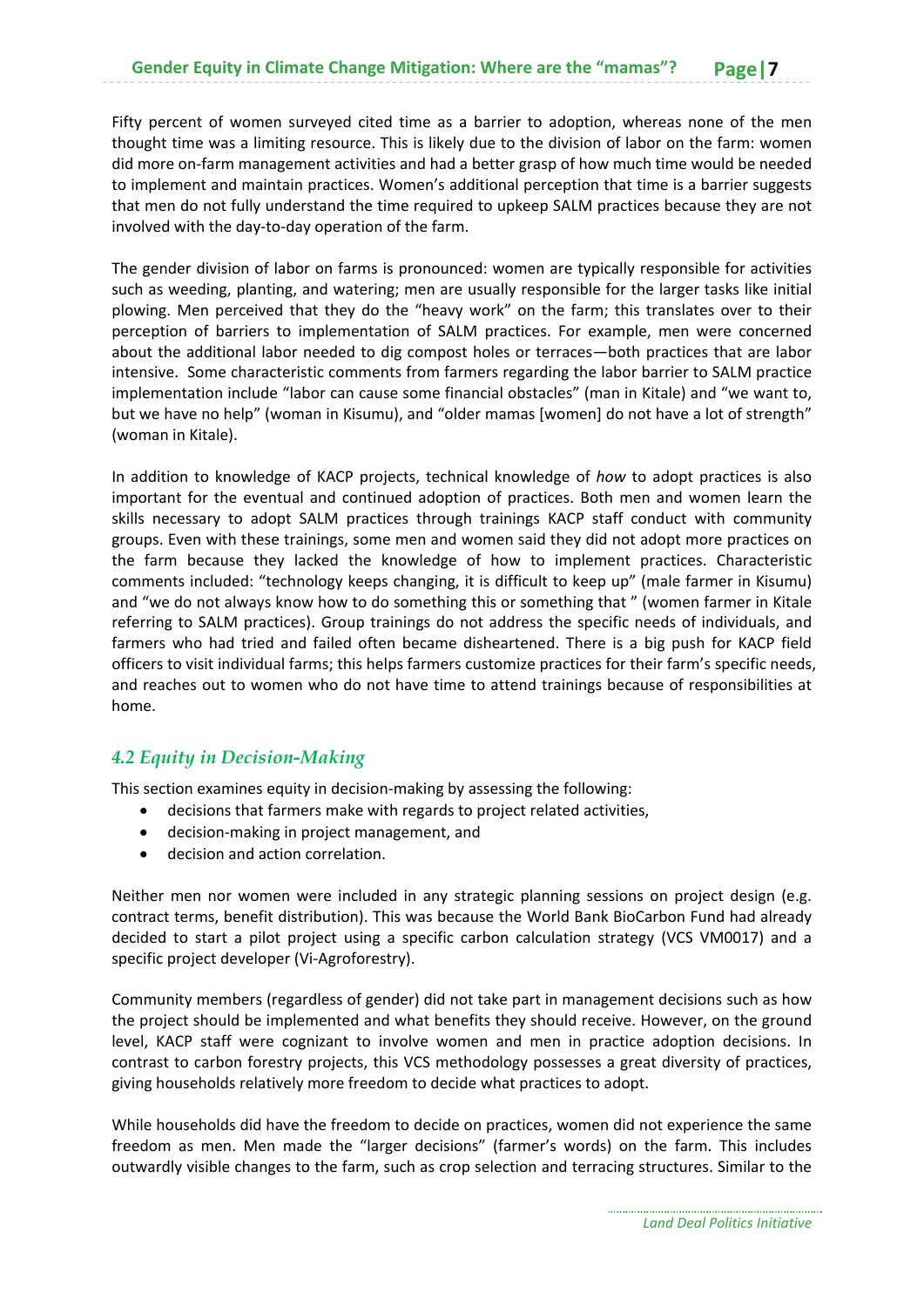way farmers described division of labor, women were often limited to decisions that were less significant in scale, such as manure management. This inequity in decision-making within the household has ramifications in adoption of practices and eventual flow of benefits.

Staff addressed women's lack of voice by specifically working with women to exercise the decision‐ making that their cultural and household rules allowed – suggesting practices that women could adopt without necessarily needing men's approval. Surveyed women were appreciative of the voice KACP afforded them and the targeted help from project staff. Staff also aided with enterprise development and obtaining financial support from village savings and loans associations (VSLA), even though these were outside of project requirements.

Women's lack of voice in the community groups and in the household has implications for equity in benefit distribution. When the carbon revenue arrives, community groups have liberty to distribute the money to farmers as they see fit. Opinions differed greatly on how to distribute the carbon revenue—some thought the payments should go into group projects, and others thought it should be given to individuals based on land size or the number of practices adopted. A characteristic response from both men and women was, "Vi‐Agroforestry tells us we should keep it at a group, but we will decide when we get it." In some interviews, both men and women said payments should be distributed to individuals based on hard work, but others said they wanted it to stay at a group because "Vi tells us the money will be more if we keep it with the group." $^1$  A larger proportion of men said they wanted the payments to be distributed to individuals, and KACP staff feared that men would co-opt the process because they held more prominent leadership roles in the community. However, at the time of research carbon payments had not yet been paid to community groups, so it remains to be seen whether or not there will be inequities in decision-making on benefit distribution.

Women's lack of voice in the household and community adversely affects their ability to participate in the project activities and also could negatively affect decisions on use of carbon payments. Staff hope to shift the paradigm towards complete gender equity in decision-making. Thus, the project is taking steps to address inequities in decision‐making at a community and household level. KACP staff worked to develop female leadership in community groups and encouraged women to attend trainings and share with their husbands what they learned.

Ultimately, farmers – both men and women – still do not have equitable decision‐making within the project. This exclusion of local communities and their lack of input is not unique to the KACP project. In past carbon forestry projects, local communities' inputs have not been taken into consideration in project design (Nelson and de Jong, 2003; Boyd, 2002). Farmer's lack of involvement in the project and limited knowledge could also affect their ability to bargain for benefits in the future.

## *4.3 Equity in Outcomes*

This section examines equity in outcomes (distribution of benefits) from the following angles:

- remuneration from carbon sequestration activities,
- non-monetary benefits from participation, and
- potential risks farmers are exposed to due to participation in the project.

 <sup>1</sup> Farmers do not get more money if they keep the payments at a group level, but Vi-staff were trying to communicate that the money would go further if they kept it at a group level because the lump sum could be invested in enterprises.

*Land Deal Politics Initiative*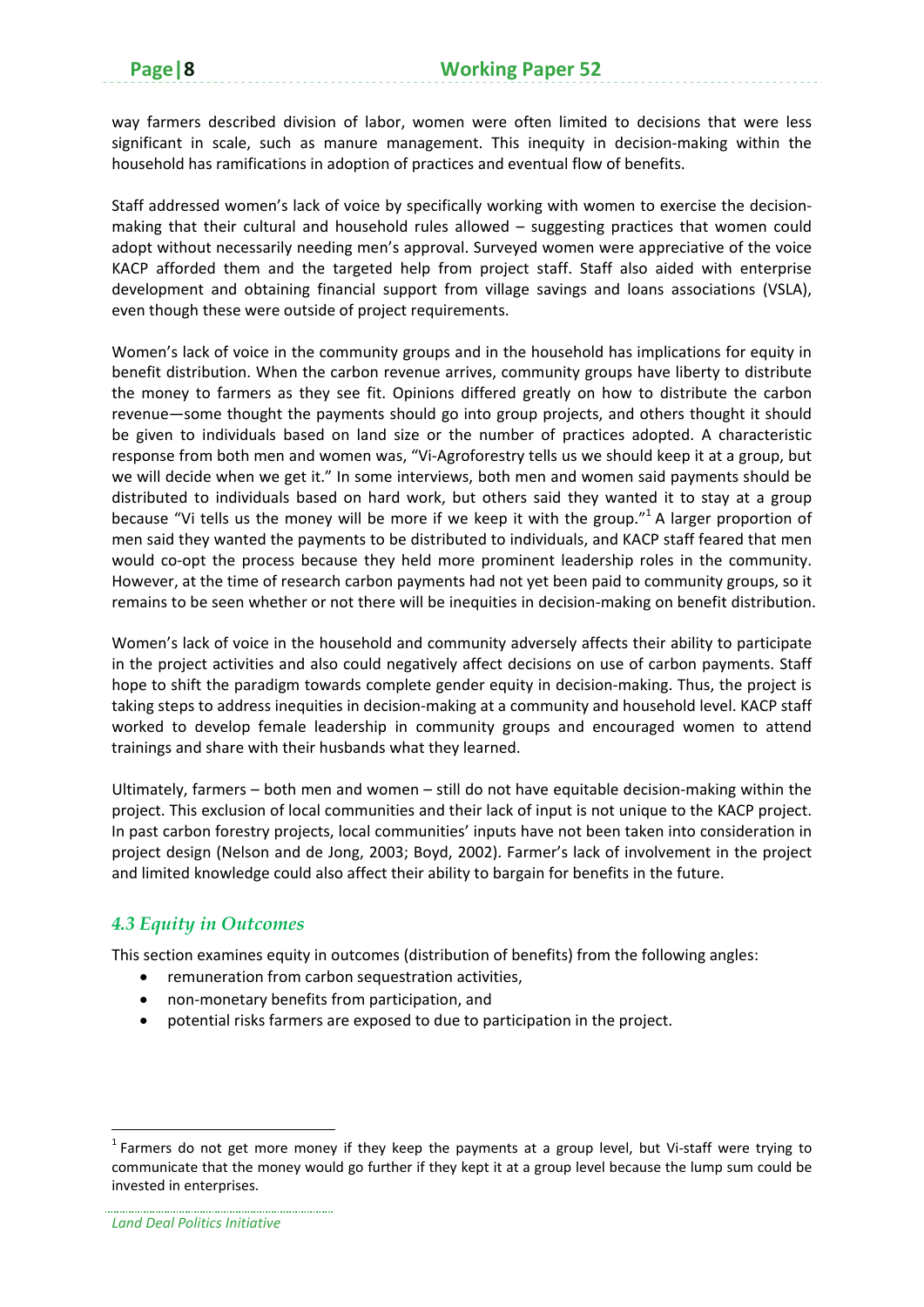

\* Farm improvement includes decreased wind erosion, increased water retention, creation of composting holes.

\*\* Empowerment for women means speaking up more, feeling heard and valued, and being able to decide how to spend the money they make from small enterprises

Both men and women experienced several positive outcomes from adopting practices. Households had more food – staff said many families were eating three meals a day instead of two. It is worthwhile to note that men and women had different definitions of crop productivity; men primarily spoke of it in relation to production increase, whereas women were referring to food available for direct consumption (e.g. from kitchen gardens). One woman said "I now have sukuma wiki for my children" (woman in Kisumu). Another woman said "Now I do not ask my husband for money to buy maize for ugali " (woman in Kisumu). Men were oblivious to production from kitchen gardens and household maize consumption, a direct result of cultural norms in divisions of household labor. Kitchen gardens are considered "women's work" and are primarily grown for household consumption, though the excess is sometimes sold at markets. Maize production is also a status symbol and culturally significant. Thus, men were more concerned with visible, on‐farm maize productivity, as they want to be perceived as successful within the community.

Income from enterprises was another benefit both men and women discussed, but once again there is a difference between men and women in the type of enterprises and their benefits. Women usually adopt the smaller enterprises (poultry or kitchen gardens), whereas men prefer livestock (cows and goats). Cows and goats require greater initial costs, but the milk they produce is more lucrative. In addition, cattle is considered a status symbol and often used as credit if farmers need to borrow money.

The women interviewed during focus groups said that the men were not interested in the small on‐ farm enterprises or kitchen gardens because it only generates "small, small" money. However, the income generated from these enterprises were significant for women, because now women had personal income to purchase household items and avoid the conflict over household finances. Women also noted an increase in farm resources such as manure and crop residue that could then be incorporated back into the soil to increase fertility, reducing the need for inorganic fertilizer.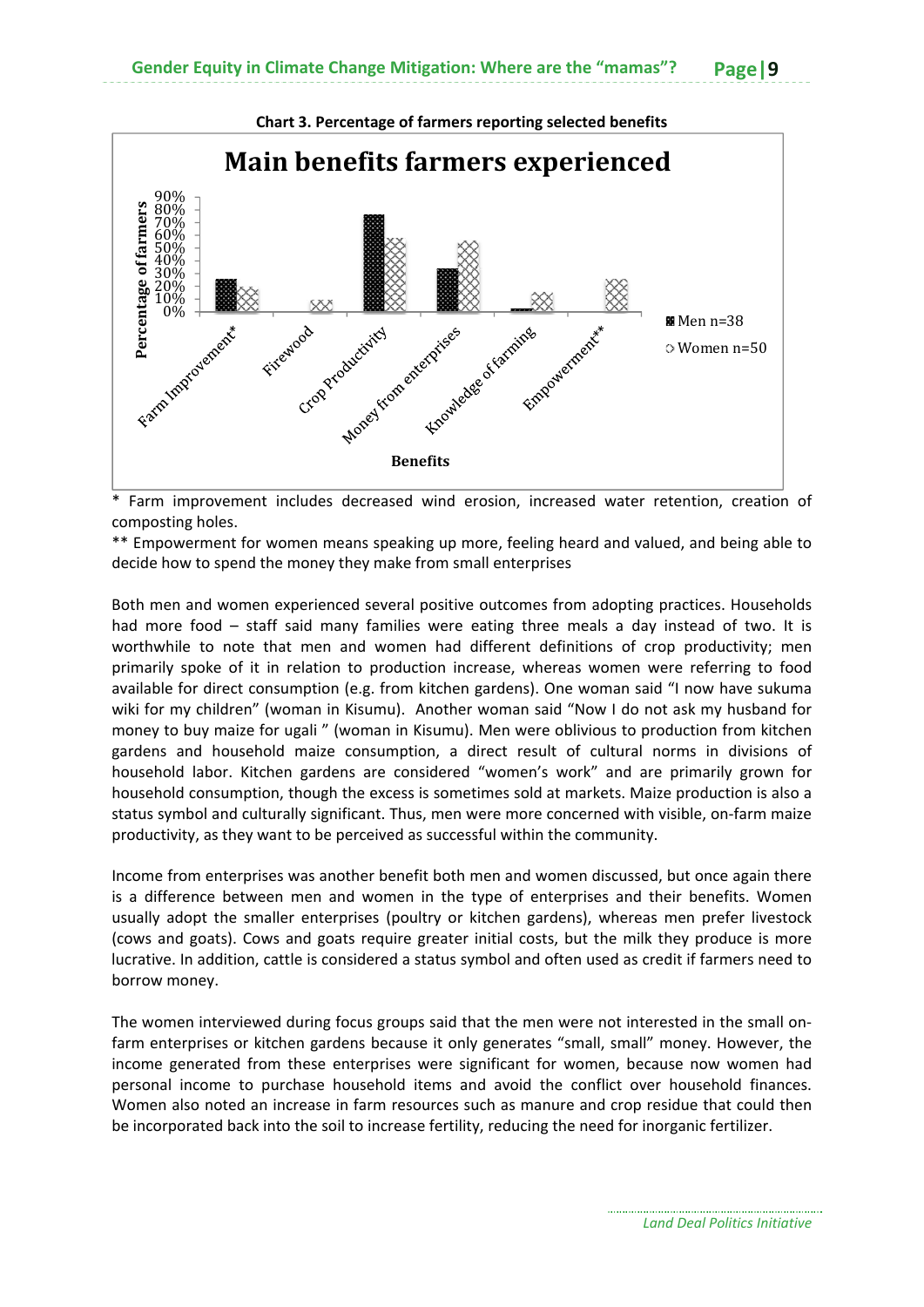While the general categories of benefits overlapped between men and women, one significant difference is women felt more empowered from working with KACP staff. Empowerment for women occurs at the community level as well as the household level. In some cases, women have been invited to give talks to other farmer groups, and they felt like their opinions were valued. Women felt more empowered to speak up in the household, because men were more inclined to hear their opinions after they saw that the SALM practices were effective. One woman said, "My husband knows I am not wasting time if I go to trainings because I come back with knowledge" (woman in Kitale). Several women said, "my husband listens to me now." In addition, many of the women believe they are less dependent on the men than before. One farmer said, "I do not have to wait for my husband now before I plant, because I know when a good time to plant is," and another said, "before we had large plots of land…. now that it is subdivided we can manage it on our own."

In addition, staff and farmers (both men and women) said that women make more decisions in the community and in the household. For example, many of the men interviewed said that Vi‐ Agroforestry taught them the importance of listening to women. One man said, "I have seen my wife knows. Now, I am okay with her going to the meetings" (man in Kitale). Another said, "I have seen changes on the farm so now I listen to her more" (man in Kisumu), and "now we believe in the mamas" (man in Kisumu). Some women have also said that men are more receptive to women's ideas, especially when men see that the farms are more productive. One woman said, "I can go to trainings now without asking for permission" (woman in Kitale), and another one said "He sees this works and now we talk together" (women in Kisumu).

However, not all the outcomes of the project intervention were positive. Women reported working more hours on the farm because upkeep of SALM practices were labor intensive. While I asked about the hours women and men spent on adopting practices, they were unsure of the specific number of hours for many of the practices – many practices took multiple days to implement and farmers did not dedicate the entire day to implementing a practice. Thus, it was difficult to quantify the labor and time costs of adopting a practice, and as of yet it is still unclear whether women are doing more work on the farm without reaping the benefits of increased income from crop production. In addition, the end beneficiary from the carbon payment is still unknown; KACP staff believe that if community groups choose to invest the carbon income in enterprises, women are more likely to benefit from investment in smaller enterprises. Table 7 summarizes some of the equity implications of the project for women in the project area.

|                                  | <b>Positive</b>                                                                                                                                                                                     | <b>Negative</b>                                                                                                                                                           |  |  |
|----------------------------------|-----------------------------------------------------------------------------------------------------------------------------------------------------------------------------------------------------|---------------------------------------------------------------------------------------------------------------------------------------------------------------------------|--|--|
| <b>Equity in Access</b>          | • Women had opportunities to<br>learn about the project and<br>practices through different<br>venues<br>• Women could still adopt some<br>practices<br>(e.g.<br>manure<br>management or composting) | • Women have to ask men for<br>permission to adopt practices<br>• Women did not have enough<br>money or labor to adopt<br>practices                                       |  |  |
| <b>Equity in Decision-making</b> | $\bullet$ Women<br>have<br>experienced<br>increased leadership in small<br>groups<br>• Some men say they now listen<br>to women more                                                                | • Women are still kept from<br>prominent leadership roles<br>• Men still make majority of on-<br>farm decisions<br>Women needed to consult<br>men before making decisions |  |  |
| <b>Equity in Outcomes</b>        | practical<br>• Addresses<br>some                                                                                                                                                                    | if<br>• Uncertain<br>will<br>women                                                                                                                                        |  |  |

#### **Table 7. Summary of results of gender equity implications for the KACP project**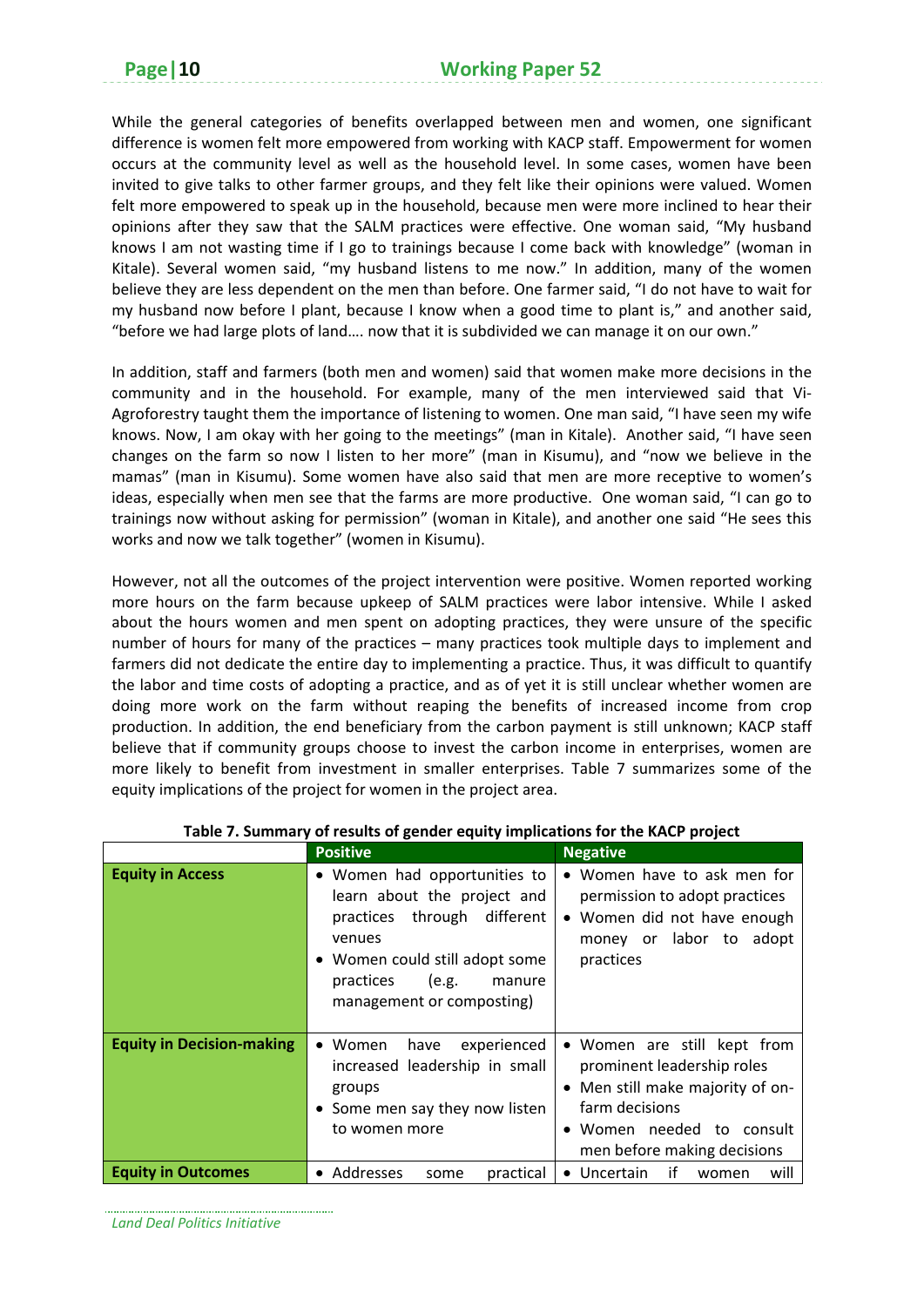| gender needs, i.e. household<br>food security                                                                                                                                                                             | benefit from carbon payment<br>• Women do more work on the |
|---------------------------------------------------------------------------------------------------------------------------------------------------------------------------------------------------------------------------|------------------------------------------------------------|
| • Addresses<br>strategic<br>some<br>gender needs, i.e. more access<br>to credit through VSLAs and<br>empowerment.<br>Women who were unable to<br>adopt practices could still<br>benefit through enterprise<br>development | farm to implement SALM<br>practices                        |

## **5 Discussion**

Study of the KACP project revealed that cultural context and project design play important roles in determining equity in access, decision‐making, and outcomes for women. The approach and mission of the implementing agency also play an essential role in making progress towards achieving equity in access, decision‐making, and outcomes. In contrast to carbon forestry projects, the diversity of practices allowed within project requirements can promote equity in access for women. Project staff can further equity in decision‐making if they make it a priority to include women in the activities and decisions. Lastly, while both men and women receive benefits from the project, future projects will need to be cautious about perpetuating existing gender norms.

In the discussion section below, I highlight the major factors that influenced equity in access, decision‐making, and outcomes in this project.

## *5.1 Equity in Access*

Results show that both project design and cultural norms are drivers that determine equity in access. Initial knowledge hinges upon how staff reach out to farmers and the roles farmers occupy; barriers to adoption arise from resource limitations for both men and women, though for women limitations are heavily influenced by cultural norms and intrahousehold dynamics.

My results indicate that even though KACP successfully reached out to both men and women in their domain and that women and men faced many similar barriers to participation, women's lack of voice in the household and lack of control over land and resources are significant factors that affect their ability to choose what practices to adopt on the farm. My results also indicate that secure land tenure, a common influencing factor in excluding farmers from adopting practices, has not been an important factor in adoption of practices for either men or women. Several possible reasons exist. Most households meet the minimum land size of 0.5ha, and even if there is no formal land title, farmers know the boundaries of their farm are clearly demarcated. In contrast to previous projects in which women were excluded from participating, the diversity of practices allowed under the SALM methodology allows women to adopt practices that would not be perceived as significant changes to the farm. In addition, women's role as de facto farm managers has made it easier for projects to involve women, even though cultural norms that dictate men as heads of households still affect women's ability to make more significant decisions on the farm.

Results also highlight that many of the barriers farmers face to adoption are not unique to men or women, and the limitations of resources are interrelated. For example, limitations on labor would not be a barrier if farmers had enough money to hire laborers. Similarly, time would also not be a limiting factor if farmers had the money to hire laborers. While this suggests that projects could provide monetary support to encourage adoption of practices, KACP's method of encouraging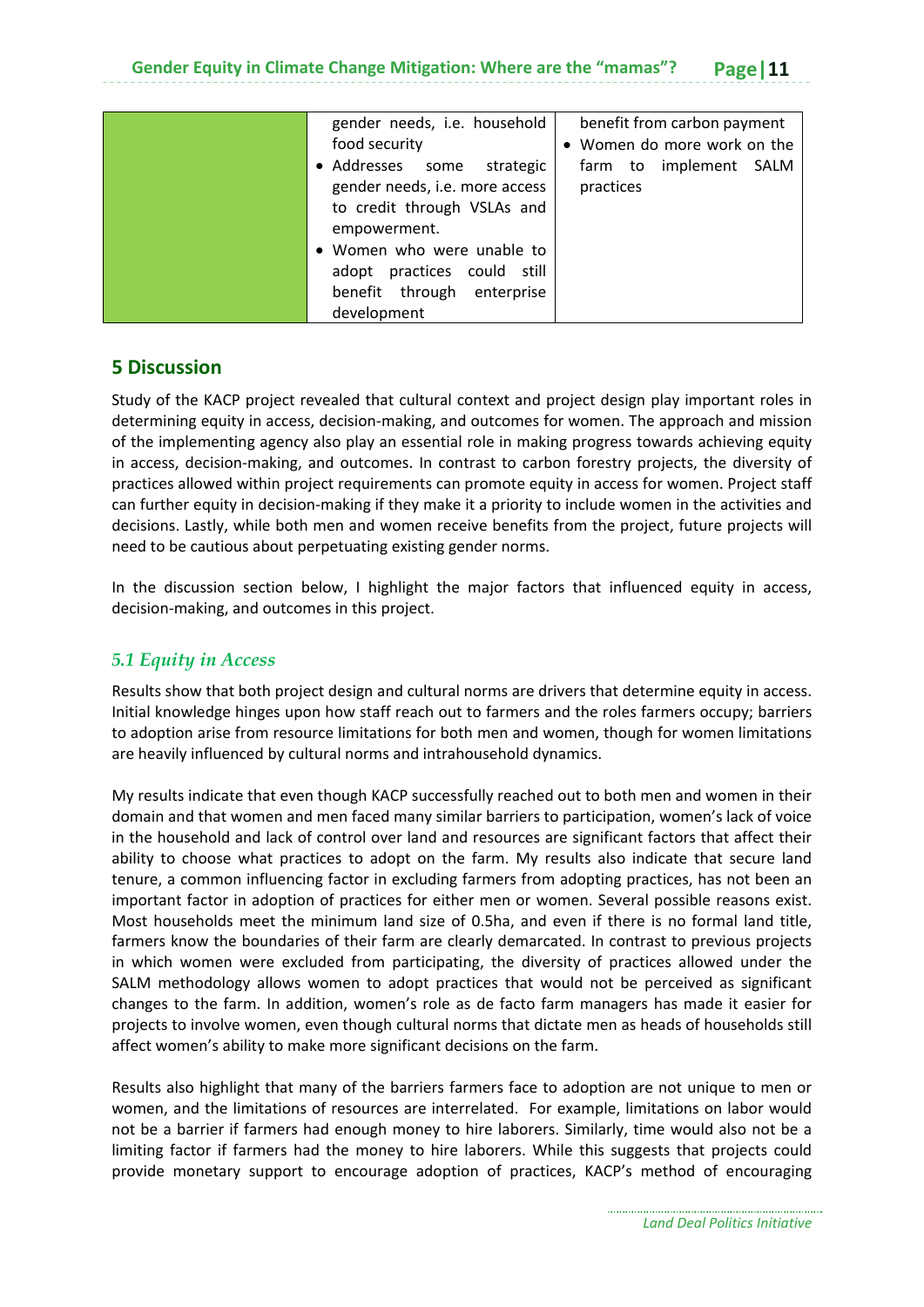farmers to start from the resources they have on the farm and the loans they can get from the village savings and loans associations show that alternatives to upfront monetary payments are possible and can also provide additional benefits of encouraging self‐reliance and strengthening community institutions.

### *5.2 Equity in Decision-making*

Results on the current inequities in decision-making for both men and women reflect how international requirements of the project and top down program design create difficulties not just for women in particular but for communities overall. In addition to the current lack of equity in decision‐making on important components of project design, lack of equity in decision‐making in the future exists as well. Farmers do not have sufficient knowledge of the rules and requirements of the carbon project. Even though Vi‐Agroforestry intends for farmers to engage in decision‐making in the future and bargain for carbon payments, the complicated rules for calculating carbon sequestered and the channels through which payments will be distributed suggest that that this is highly unlikely given the current lack of equity in decision-making. If projects want farmers to engage in decisionmaking in a meaningful way, program design will need to account for farmers' current exclusion from the global market despite being affected by it.

Results that farmers are willing to participate in the project even though they have very little input in project design indicates the importance of appropriate incentives and the need for short-term, immediate benefits to entice farmers. Farmers were willing to participate because they wanted benefits such as food security, enterprise development and access to funds. Results on equity of decision‐making at the community and household level confirm that existing cultural norms make it difficult for projects to include women in decision‐making and highlight the need for a diversity of practices to increase the opportunities women have for making on‐farm decisions. This can lead to an increase of decision-making ability in the household if men see practices increase farm productivity. Results support previous recommendations that projects should focus on both the socio-political and economic roles of women when considering decision-making in the community (Boyd, 2002).

#### *5.3 Equity in Outcomes*

Results indicate that soil carbon projects can lead to more gender equitable projects than the more prevalent afforestation/reforestation projects. The SALM methodology addresses farming practices, and focusing on practices that are synergistic with farmers' livelihood strategies can lead to more equitable outcomes for communities and especially for women who do not have as many opportunities as men to work outside of the farm and engage with the local market sector (e.g. buying and selling livestock or timber).

Unlike previous projects, the project has not strengthened men's control over land or substantially increased resources available to men at the expense of women. However, results also show that the main difference between men and women and their ability to benefit from the project is control and voice in decision‐making. This reflects existing gender norms and confirms that projects cannot expect that payments to the community and to the household will "trickle down" to women. Admittedly, the flow of cash in a household is difficult to track, but projects that take steps to ensure women are comfortable speaking up in the household and in the community groups will increase the likelihood of equitable carbon payment distribution. If not, projects will risk exploiting women for their labor. In addition, projects that promote women‐friendly on‐farm practices without addressing their lack of voice in the household risk reinforcing current gender roles of women bearing the brunt of farming and responsibility for food production.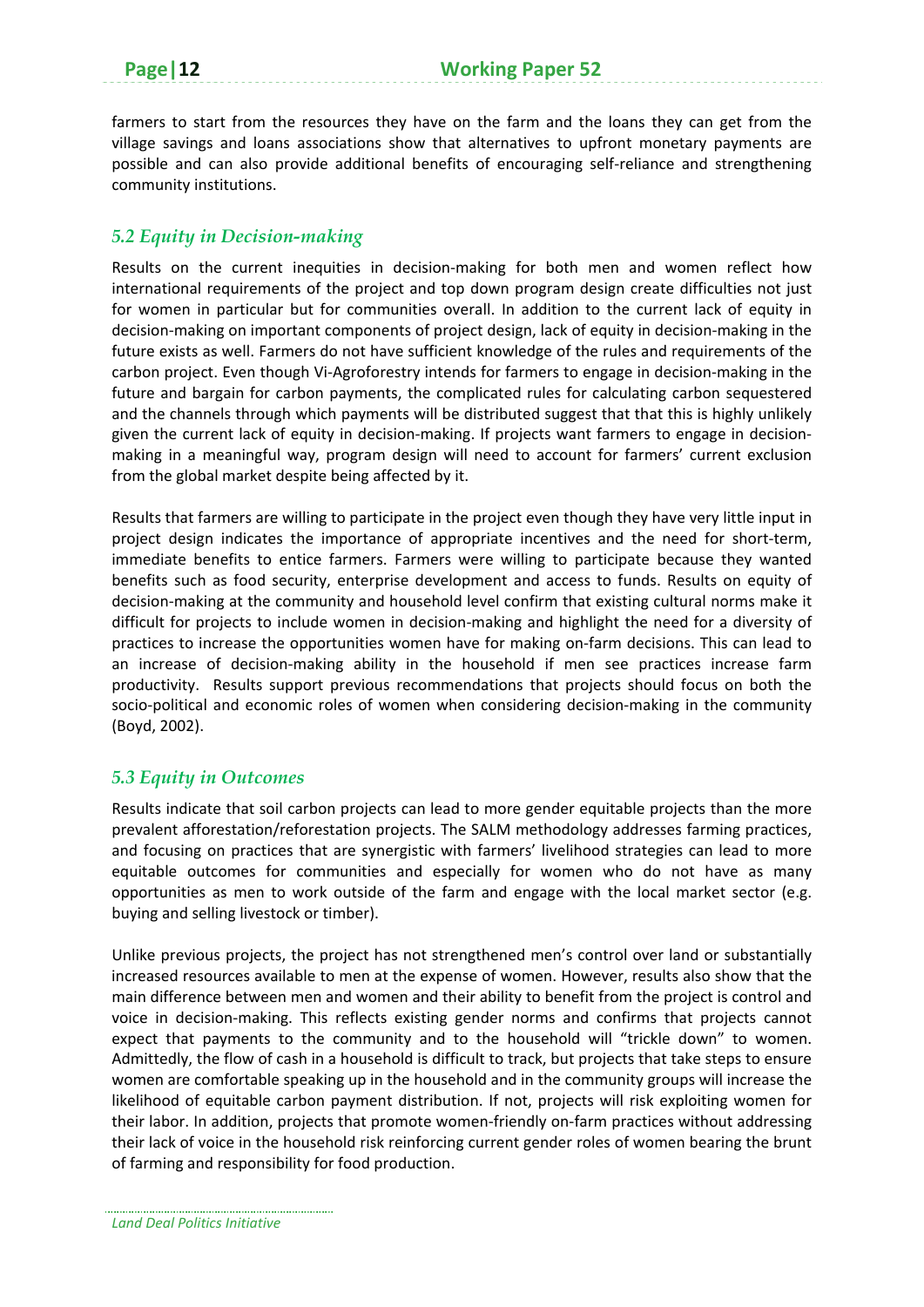Results show that project developers and funders hoping that carbon payments will generate substantial benefit for farmers' and women's livelihoods is overly ambitious. Neither men nor women experienced any benefit from the carbon payment. Instead, livelihood strategies that are synergistic with the approved practices are necessary for equity in outcomes for women. Even though the results of the KACP project show that the project currently meets the practical and strategic gender needs of women (e.g. providing for practical needs such as money and strategic needs such as empowerment), this was not listed as objectives in the project documents. The multiple benefits women experience reveal the importance of a development‐focused intermediary, as evidenced by the benefits stemming primarily from income related to enterprise development and village savings and loans associations.

As agricultural climate mitigation project developers figure out the mechanisms for equitable benefit distribution, one option that can lead to more equitable outcomes for women would be to keep the carbon payment at a community group level and require or encourage groups to invest the money in smaller enterprises (e.g. poultry or fruit production), which are of more interest to women and have been shown to benefit women more and contribute to poverty alleviation (Gladwin, 2001, Guye, 2000).

Results suggest that in addition to decreasing costs related to outreach and technical support, working with groups and building social capital can facilitate equity in access, decision‐making and outcomes. To increase the likelihood of equity in access, staff can encourage community groups to use money from VSLAs for adoption of SALM practices or for community groups to share labor so women can adopt the time and labor intensive practices. Results from equity in decision-making reflect staff sensitivity to local context and highlight the importance of encouraging female leadership. To increase the likelihood of decision-making, project staff can continue to encourage leadership and work with both men and women. Lastly, results show that community groups can potentially increase the likelihood of equity in outcomes through group investments in enterprises and to help both men and women adopt more practices in the future.

# *5.4 Implications for land grabbing*

Thus far, KACP has not resulted in land grabbing by either the local elite in the community or the man of the household for many reasons. One, the project promotes agricultural practices on the farm, which are not perceived as lucrative. Farms, even with increased productivity, are still primarily for subsistence purposes. Two, staff did not emphasize carbon payments that would result from adoption of SALM practices, and at the time of research (2012) carbon payments had not arrived. Thus, men did not think SALM practices would generate substantial income. Three, the project did not promote alternative income generating activities that would compete with on‐farm food production, e.g. eucalyptus, that men would be more interested in because of its high timber value.

While this case study of KACP suggests that agricultural carbon projects may indeed be a solution to increasing food security and contributing to climate change mitigation without the danger of land grabbing, agricultural carbon projects in the future will need to be cautious of how SALM practices may change dynamics in the household and possibly strengthen men's control over land if men start viewing the land as productive and if the carbon income is substantial. In addition, the project's focus on reaching out to women when promoting agricultural practices risk reinforcing current gender norms of women shouldering the brunt of farming responsibilities. Thus, project developers will still need to address equity in access, decision-making, and benefits not just in the beginning stages of the project but throughout its course, especially if women continue to lack secure land tenure.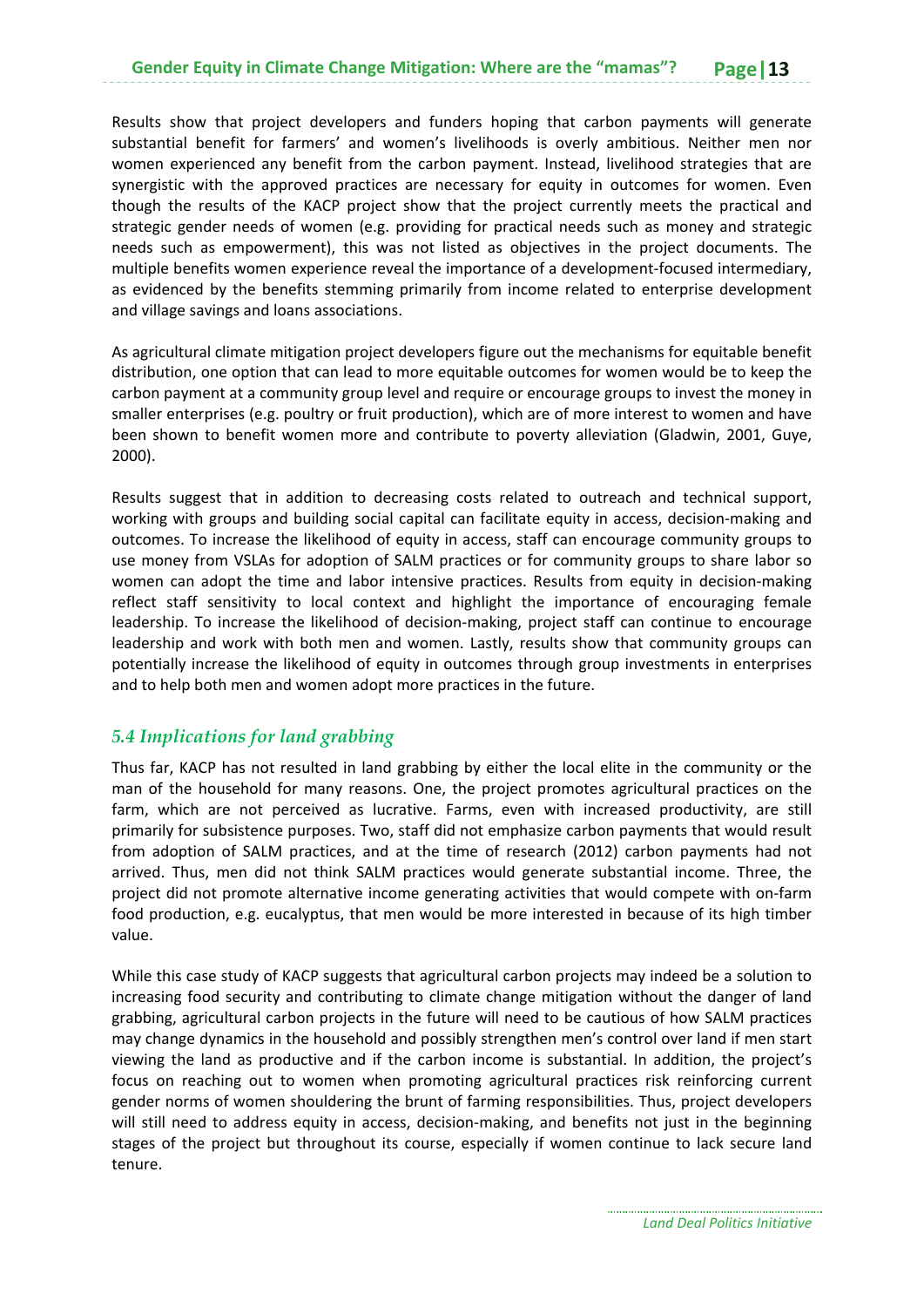# **6 Conclusion**

This paper has analyzed the equity implications of the world's first soil carbon project to understand the relationship between gender equity and land grabbing. I found that equity in access, decisionmaking, and outcomes for women depended on women's decision-making ability in the household and community. Additional results showed that some factors influencing equity were not unique to women but rather to the top-down design of many climate mitigation projects. Projects can decrease the risk of land grabbing and adverse effects on women if projects have a gender‐specific strategy and partner with development‐focused intermediaries that understand local cultural norms. While agricultural carbon projects currently pose little risk of land grabbing and dispossessing women of their access to land, the long-term ramifications of the projects are still uncertain. Without sufficient attention to equity, agricultural carbon projects may follow the trajectory of other land-based mitigation projects and become yet another example of green grabbing.

# **References**

- 1. Agarwal, B, 2001, "Participatory exclusions, community forestry, and gender: An analysis for South Asia and a conceptual framework" *World Development* **29**(10) 1623–1648.
- 2. Albrecht, A and Kandji, S, 2003, "Carbon sequestration in tropical agroforestry systems" *Agriculture, Ecosystems & Environment* **99**(1‐3) 15–27.
- 3. Asquith, N, Vargas Ríos, M, and Smith, J, 2002, "Can forest‐protection carbon projects improve rural livelihoods? Analysis of the Noel Kempff Mercado Climate Action Project, Bolivia" *Mitigation and Adaptation Strategies for Global Change* **7**(4) 323–337.
- 4. Boyd, E, 2002, "The Noel Kempff project in Bolivia: gender, power, and decision-making in climate mitigation" *Gender and Development* **10**(2) 70–77.
- 5. Börner, J, Wunder, S, Wertz‐Kanounnikoff, S, Tito, M, Pereira, L, and Nascimento, N, 2010, "Direct conservation payments in the Brazilian Amazon: Scope and equity implications" *Ecological Economics* **69**(6) 1272–1282.
- 6. Brown, K and Corbera, E, 2003a, "A Multi‐Criteria Assessment Framework for Carbon‐Mitigation Projects: Putting "development" in the centre of decision‐making" *Tyndall Centre for Climate Change Research*.
- 7. Brown, K and Corbera, E, 2003b, "Exploring equity and sustainable development in the new carbon economy" *Climate Policy* **3**(S1) s41–s56.
- 8. Corbera, E, Brown, K, and Adger, W, 2007, "The equity and legitimacy of markets for ecosystem services" *Development and Change* **38**(4) 587–613.
- 9. Corbera, E, Kosoy, N, and Martínez Tuna, M, 2007, "Equity implications of marketing ecosystem services in protected areas and rural communities: case studies from Meso‐America" *Global Environmental Change* **17**(3‐4) 365–380.
- 10. De Jager, A, 2005, "Participatory technology, policy and institutional development to address soil fertility degradation in Africa" *Land Use Policy* **22**(1) 57–66.
- 11. Fairhead, J., Leach, M., & Scoones, I. (2012). Green Grabbing: a new appropriation of nature? *Journal of Peasant Studies*, *39*(2), 237–261
- 12. FAO, 2009, "Food security and agriultural mitigation in developing countries: options for capturing synergies" *FAO*.
- 13. Fortmann, L, Antinori, C, and Nabane, N, 1997, "Fruits of Their Labors: Gender, Property Rights, and Tree Planting in Two Zimbabwe Villages1" *Rural Sociology* **62**(3) 295–314.
- 14. Gladwin, C., Thomson, A., Peterson, J., & Anderson, A. (2001). Addressing food security in Africa via multiple livelihood strategies of women farmers. *Food policy*, *26*(2), 177–207.
- 15. Guye, E. (2000). The role of family poultry in poverty alleviation, food security and the promotion of gender equality in rural Africa. *Outlook on Agriculture*, *29*(2), 129–136.

*Land Deal Politics Initiative*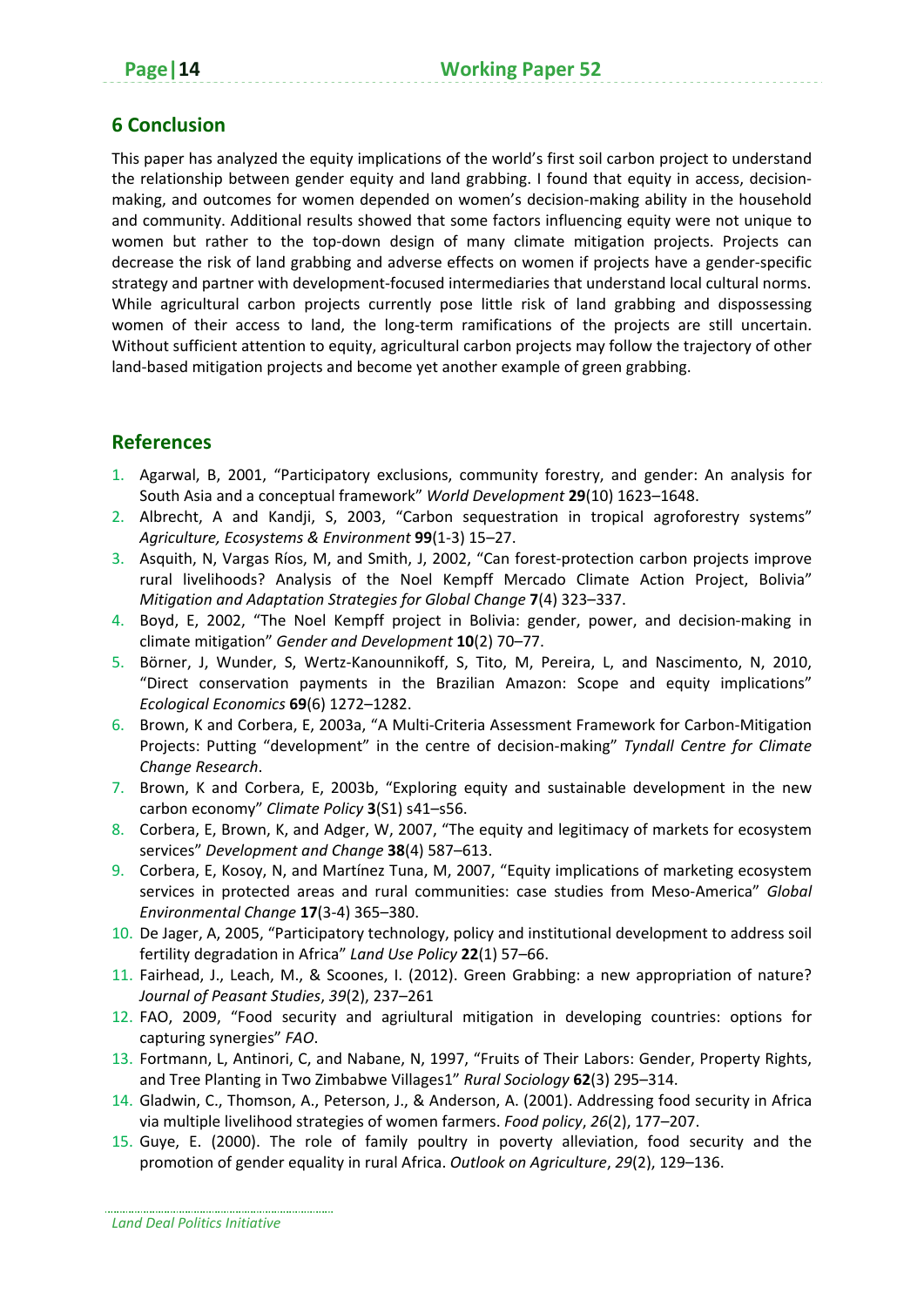- 16. Greig‐Gran, M, Noel, S, and Porras, I, 2006, "Lessons learned from payments for environmental services" *Green Water Credits Report* **2**.
- 17. Kenya Agricultural Carbon Project 2010. Environmental and Social Assessment 2010
- 18. Lal, R, 2004, "Soil carbon sequestration impacts on global climate change and food security" *Science* **304**(5677) 1623.
- 19. Locatelli, B, Rojas, V, and Salinas, Z, 2008, "Impacts of payments for environmental services on local development in northern Costa Rica: A fuzzy multi‐criteria analysis" *Forest Policy and Economics* **10**(5) 275–285.
- 20. McDermott, M, Mahanty, S, and Schreckenberg, K, 2012, "Examining equity: A multidimensional framework for assessing equity in payments for ecosystem services" *Environmental Science & Policy*.
- 21. Milder, J, Scherr, S, and Bracer, C, 2010, "Trends and Future Potential of Payment for Ecosystem Services to Alleviate Rural Poverty in Developing Countries" *Ecology and Society* **15**(2) 4.
- 22. Nelson, K and de Jong, B, 2003, "Making global initiatives local realities: carbon mitigation projects in Chiapas, Mexico" *Global Environmental Change* **13**(1) 19–30.
- 23. Pagiola, S, 2008, "Payments for environmental services in Costa Rica" *Ecological Economics* **65**(4) 712–724.
- 24. Pagiola, S, Arcenas, A, and Platais, G, 2005, "Can payments for environmental services help reduce poverty? An exploration of the issues and the evidence to date from Latin America" *World Development* **33**(2) 237–253.
- 25. Ribot, J C and Peluso, N L, 2003, "A Theory of Access\*" *Rural Sociology*.
- 26. Rocheleau, D and Edmunds, D, 1997, "Women, men and trees: Gender, power and property in forest and agrarian landscapes" *World Development* **25**(8) 1351–1371.
- 27. Rochleau, D, Ross, L, and Morrobel, J, 1996, "From forest gardens to tree farms: women, men, and timeber in the Zambrana‐Chacuey, Domnican Republic" *Feminist Political Ecology*.
- 28. Schroeder, R, 1993, "Shady practice: Gender and the political ecology of resource stabilization in Gambian garden/orchards" *Economic Geography* 349–365.
- 29. Sen, A., 1992. Inequality Re‐examined. Oxford University Press, Oxford.
- 30. Skutsch, M, 2002, "Protocols, treaties, and action: the'climate change process' viewed through gender spectacles" *Gender and Development* 30–39.
- 31. Smith, J and Scherr, S, 2003, "Capturing the value of forest carbon for local livelihoods" *World Development* **31**(12) 2143–2160.
- 32. Smith, J and Scherr, S, 2002, "Forest carbon and local livelihoods: assessment of opportunities and policy recommendations" *Center for International Forestry Research*.
- 33. Tschakert, P, 2007, "Environmental services and poverty reduction: Options for smallholders in the Sahel" *Agricultural Systems* **94**(1) 75–86.
- 34. Van Noordwijk, M, Leimona, B, Emerton, L, Tomich, T, Velarde, S, Kallesoe, M, Sekher, M, and Swallow, B, 2007, "Criteria and indicators for environmental service compensation and reward mechanisms: realistic, voluntary, conditional and pro‐poor" *Bogor: World Agroforestry Centre*.
- 35. Vågen, T, Lal, R, and Singh, B, 2005, "Soil carbon sequestration in sub Saharan Africa: a review" *Land Degradation & Development* **16**(1) 53–71.
- 36. Verchot, L, Mackensen, J, Kandji, S, Van Noordwijk, M, Tomich, T, Ong, C, Albrecht, A, Bantilan, C, Anupama, K, and Palm, C, 2006, "Opportunities for linking adaptation and mitigation in agroforestry systems" *Tropical forests and adaptation to climate change: In search of synergies*.
- 37. Visseren-Hamakers, I J, McDermott, C, Vijge, M J, and Cashore, B, 2012, "Trade-offs, co-benefits and safeguards: current debates on the breadth of REDD+" *Current Opinion in Environmental Sustainability* **4**(6) 646–653.
- 38. Wangari, E, Thomas‐Slayter, B, and Rocheleau, D, 1996, "Gendered visions for survival" *Feminist Political Ecology*.